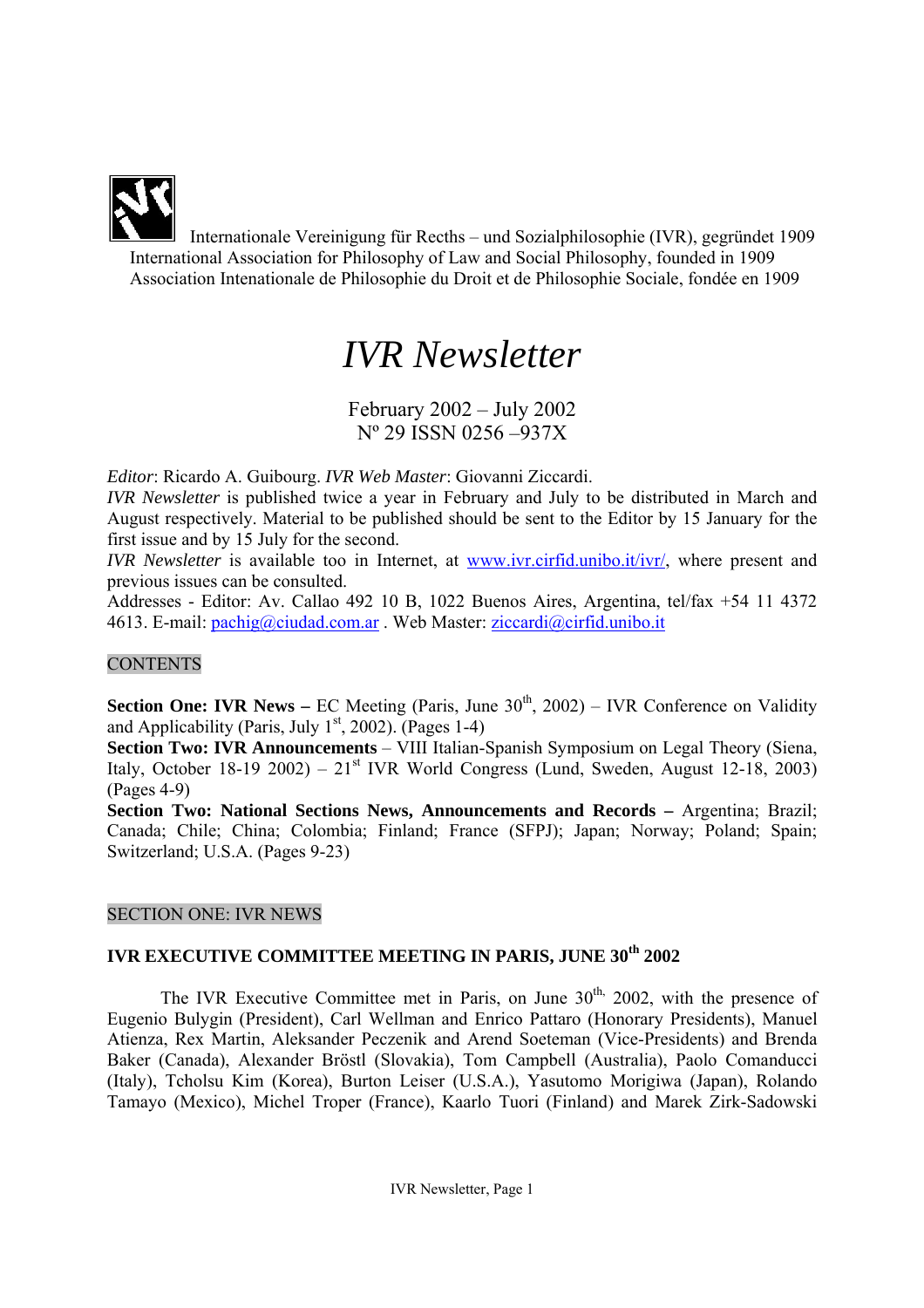(Poland), members. Ricardo A. Guibourg, editor-in-chief of IVR Newsletter, and Annette Brockmöller, managing editor of ARSP, were also present.

# **XXII World Congress**

Prof. López Calera, organizer of the XXII World Congress in Granada (2005), handed out a brochure concerning his task. It was agreed that a selection of papers will be published by Doxa and ARSP. The EC agreed, too, that the  $22<sup>nd</sup>$  Congress will be held in May 2005.

# **Deputy Treasurer**

In view of the Argentine financial situation**,** it was agreed that a deputy Treasurer, Mr. Cristoffer Wong, will be appointed in order to collect the dues of National Sections by means of a banking account in Sweden.

# **IVR Newsletter**

As a measure of reducing the cost of printing and distribution of IVR Newsletter, it was agreed that a master copy will be published in the webside and sent to all national sections. The editorin-chief will write to all them, asking to indicate who will be the person responsible for the printing and distribution to their members. In special cases the EC will consider the possibility of subsidizing the printing.

# **Future Congresses**

Prof. Zirk-Sadowski made a formal proposal on behalf of the Polish national section to organize the XXIII World Congress in Krakov. He stressed the importance of the analytic tradition in Poland and suggested that Prof. Tomas Gizbert-Studnicki be in charge of the organization. The members of EC agreed to accept this proposal. It was proposed, to organize the XXIV World Congress in 2009 in Berlin, as the IVR was founded in that city in 1909. The question remained open. The EC decided to ask all national sections to make similar proposals concerning future congresses.

# **New National Sections: Brazil and Ukraine**

The President informed about the organization of a new Brazilian national section (ABRAFI), with the written approval of Honorary President Miguel Reale, who is the president of the former section, which in practice ceased to exist. The President proposed to recognize ABRAFI ad referendum of its assumig the responsibility for past debts of the old Brazilian national section. This proposal was approved.

The President informed that on June 27, 2002, the Ukrainian Association of Philosophy of Law and Social Philosophy has been founded in Kiev. In a letter sent by Fax, signed by Prof. Boris Chmil, it applied for membership of IVR as National Section. The President stressed the active role played by Nadiya Semenova in the organization of the national section in Ukraine and proposed to approve this application ad referendum of the arrival of the official documents. The EC agreed.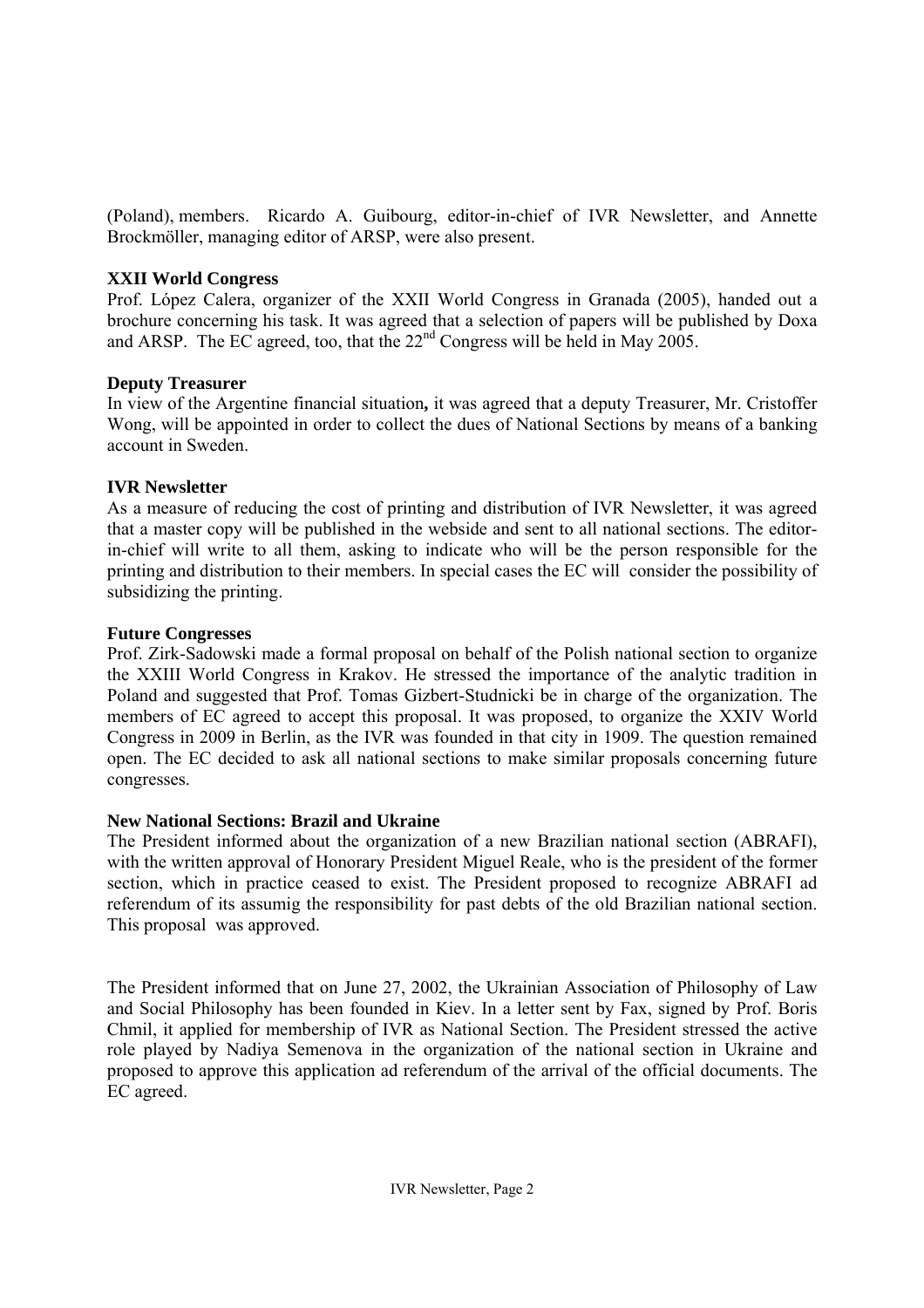## *Procedural rules concerning the reelection of EC members.*

The President put to the consideration of the EC his proposal concerning the reelection of EC members, that was already communicated in his letter of April 15, 2002. Prof. Wellman suggested to add to Procedural rules of IVR the following amendment:

Art. 15.1. "A member who did not attend two or more meetings of the Executive Committee without a valid excuse or without sending a representative should not be renominated. In principle, no one should be nominated who has not consented to perform the duties of the office." This amendment must be inserted after "... bound to this proposal." and before "Objections and suggestions...".

The EC accepted this proposal and agreed that it should be a permanent decision of the IVR-EC.

# **Composition of the new EC**

On proposal of C. Wellman, the EC accepted the following amendment to IVR Constitution: "Section 8.1.f. The immediate past president, if that person has not been elected a voting member." Itwas agreed that it should be a permanent decision of EC.

The EC decided that the following 9 members will not be nominated: Rex Martin, Arend Soeteman, Elspeth Attwooll, Attracta Ingram, Tscholsu Kim, Werner Krawietz, François Ost, Michel Troper and Kaarlo Tuori, and the following 11 members will stand for reelection: Eugenio Bulygin, Manuel Atienza, Aleksander Peczenik, Brenda Baker, Alexander Bröstl, Tom Campbell, Paolo Comanducci, Burton Leiser, Yasutomo Morigiwa, Rolando Tamayo and Marek Zirk-Sadowski.

It was agreed that the following persons will be proposed as candidates for the EC to the Nominating Committee that will meet in Lund: Pauline Westerman (Netherlands), Sandra Marshall (Great Britain), Chongko Choi (Korea), Robert Alexy (Germany), Fernando Atria (Chile), Zhang Wenxian (China), Yan Thomas (France) and Prof. Laghmani (Tunisia). There was no agreement about the election of a representative of Scandinavia, the two candidates being Sven Eng (Norway) and Prof. Nousianen (Finland). The EC decided to postpone the decision till the next meeting.

The EC decided to nominate Prof. Peczenik as the new President, M. Atienza, P. Comanducci, Y. Morigiwa and M. Zirk-Sadowski as vice-presidents and Aulis Aarnio as Honorary President.

# *Other matters*

Having in mind the critical financial situation of Argentina, and on proposal of Carl Wellman, the debt of Argentine National Section (AAFD) was regarded as fully cancelled. Besides, for the two next years, the fee was reduced to 1 u\$s for each member per year.

# *Next meeting of the EC*

It was agreed that the next meeting in 2003 will be held in Lund. The meeting in 2004 will take place in Alicante, Spain. The E.C. decided to delegate to Manuel Atienza not only the organization of this meeting, but also the proposal of the speakers. The President suggested to choose rather young scholars. Rolando Tamayo proposed to organize in Mexico the mid-term meeting in 2006. The EC accepted this proposal..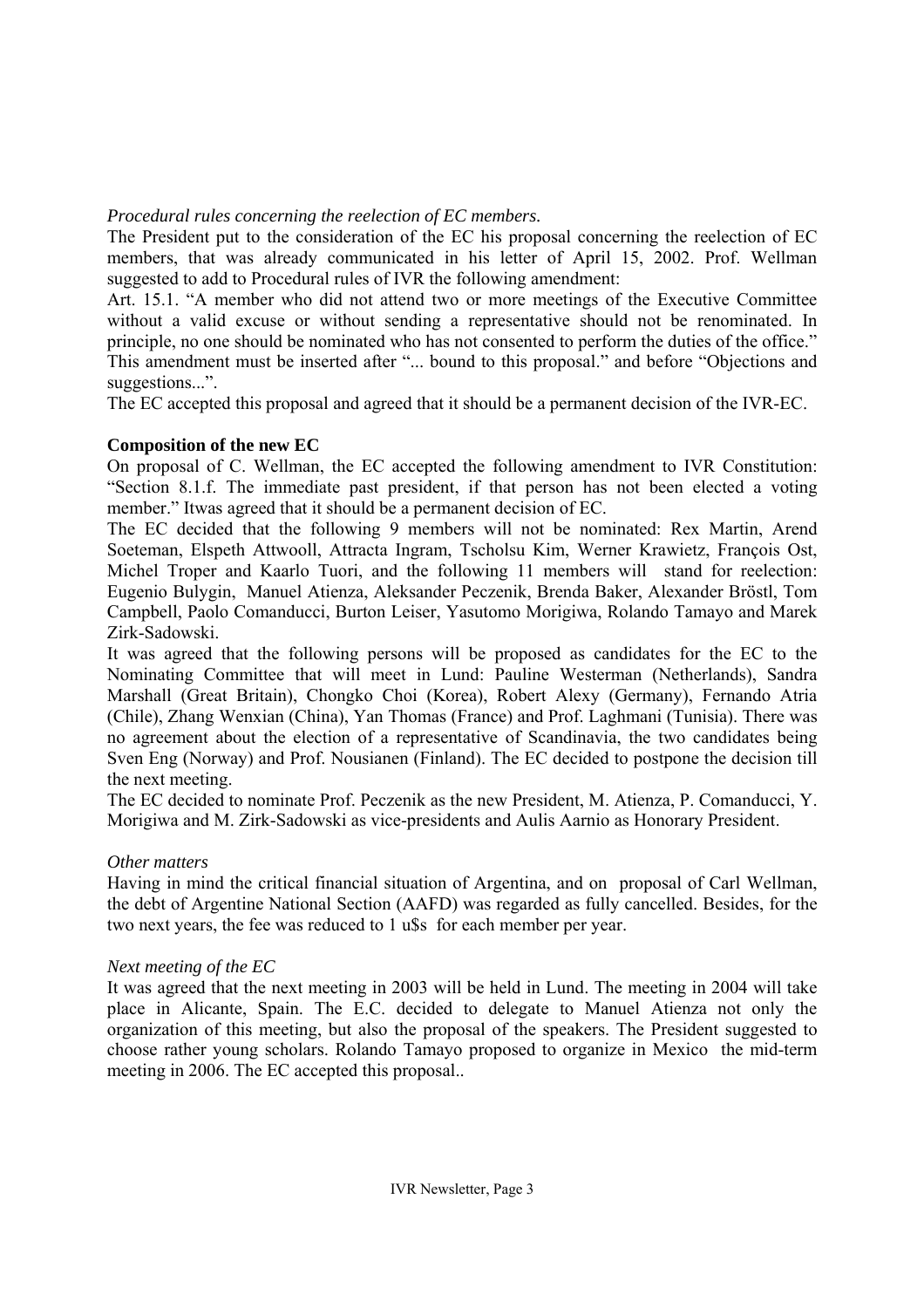# **IVR INTERNATIONAL CONFERENCE ON "VALIDITY AND APPLICABILITY" (PARIS, JULY 1st , 2002)**

On July  $1<sup>st</sup>$  2002, an international mid-term conference was held by IVR in Paris, organized by the S.F.P.J. and the University of Paris X Nanterre. Its general theme was "Validity and applicability" and the following papers were exposed and discussed:

Paolo Comanducci (University of Genoa, Italy): *Some Conceptual Problems about the Application of Law.* 

Christophe Agostini (University of Cergy-Pontoise, France): *La validité peut-elle se réduire à l'applicabilité?* 

Ricardo A. Guibourg (University of Buenos Aires, Argentina): *Théorie, pratique et construction de la validité.* 

Marek Zirk-Sadowski (University of Lodz, Poland): *Validity and Judicial Discretion.* 

Manuel Atienza (University of Alicante, Spain): *Validity and Argumentation.* 

Tom Campbell (Charles Stuart University, Canberra, Australia): *Legal Validity and the Morality of Law.* 

Yasutomo Morigiwa (University of Nagoya, Japan): *Practicing Validity.*

#### SECTION TWO: IVR ANNOUNCEMENTS

# **VIII ITALIAN-SPANISH SYMPOSIUM ON LEGAL THEORY (SIENA, ITALY, OCTOBER 18-19, 2002)**

On October 18-19, 2002, the VIII Italian-Spanish Symposium on Legal Theory will take place at the Faculty of Law of the University of Siena (via Mattioli, 10, 53100 Siena), under the patronage of IVR. Lectures will be given by: Isabel Turégano (University of Castilla - La Mancha), "Constitución y democracia"; Josep María Vilajosana (University Pompeu Fabra, Barcelona), "Hechos sociales y derecho"; Evaristo Prieto Navarro (Autonomous University, Madrid), "Funciones del derecho"; Patrizia Borsellino (University of Insubria, Varese - Como), "Diritti fondamentali oltre lo stato"; Elena Pariotti (University of Padua), "Diritti umani e giustizia internazionale"; Adalgiso Amendola (University of Salerno), "I diritti umani tra crisi della sovranità e imperialismo della morale". The Symposium will be concluded by a round table discussion on "Universality of Human Rights" by Ernesto Garzón Valdés (University of Mainz), Javier de Lucas (University of Valencia), Danilo Zolo (University of Florence), Massimo La Torre (University of Catanzaro), Luigi Ferrajoli (Universiy of Camerino). For more information, please contact Enrico Diciotti (diciotti@unisi.it) or Vito Velluzzi (velluzzi@unisi.it).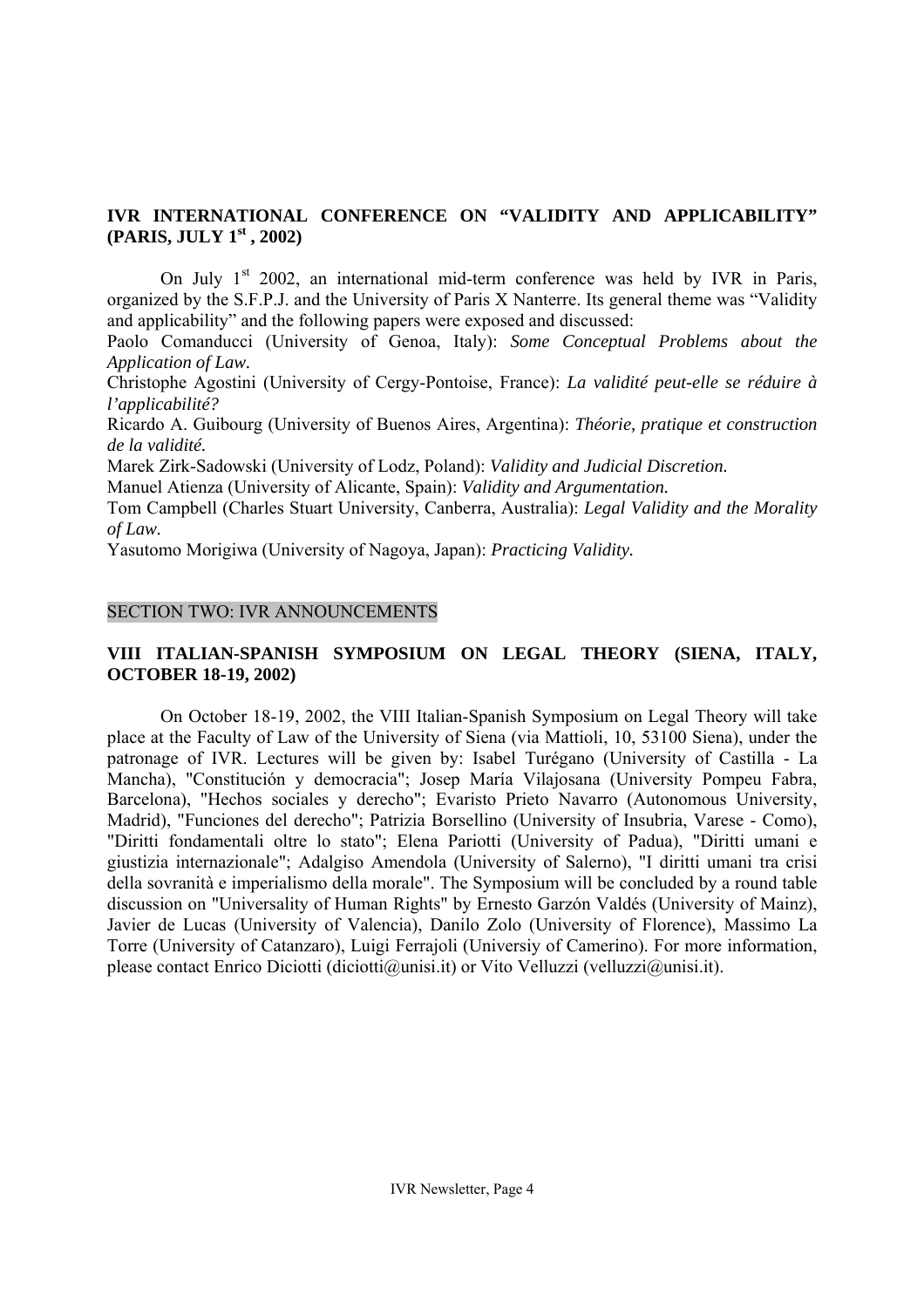# **21st IVR WORLD CONGRESS – LAW AND POLITICS – IN SEARCH OF BALANCE (LUND, SWEDEN, AUGUST 12-18, 2003)**

The Faculty of Law at the University of Lund will be the host of the  $21<sup>st</sup>$  World Congress of the IVR. The theme for the 2003 Congress is *Law and Politics – In Search of Balance*. Apart from plenary lectures, the Congress will consist of working groups and special workshops.

# *Call for papers*

*Working groups* will provide opportunity to discuss all the papers submitted to the congress. *Abstracts* will be published in paper form if they have been submitted before *31 March 2003***.** Abstracts submitted after this date will only be available on the Internet.

There is no open call for papers for the *special workshops*. However, most working groups will have common meetings with the respective *special workshops*.

## *Registration fees*

*Registration will begin in September 2002.* 

Normal registration fee is SEK 3,300 for registration after 31 March 2003. An early registration fee of SEK 2,800 is applicable for registrations received no later than 31 March 2003**.**

*The amount of the (normal or late) student fees will be announced at a later stage at the Congress website.* 

**Registration, submission of papers and further information about the Congress will be handled through the Congress website, so please visit the website regularly for the latest news on the Congress:** http://www.ivr2003.net

## *Young researchers*

in Member States and Associated States of the European Union are invited to participate, at subsidized costs, in the XXI IVR World Congress.

The EC has granted means to enable 25 young researchers from the Member States of the European Union or from Associated States to participate in the Congress.

The grant is open for persons born in 1968 or later, pursuing research in legal philosophy, theory of law, moral theory, political theory and related disciplines.

Application should be directed to Professor Aleksander Peczenik, electronically to the E-mail address  $a\sqrt{a}$  ivr2003.net not later than 31 March 2003.

On request, each applicant should be prepared to send relevant written documents. Each applicant will be exempted from registration fee  $(2,300$  SEK) and reimbursed for travel and accommodation expenses up to 1,200 SEK.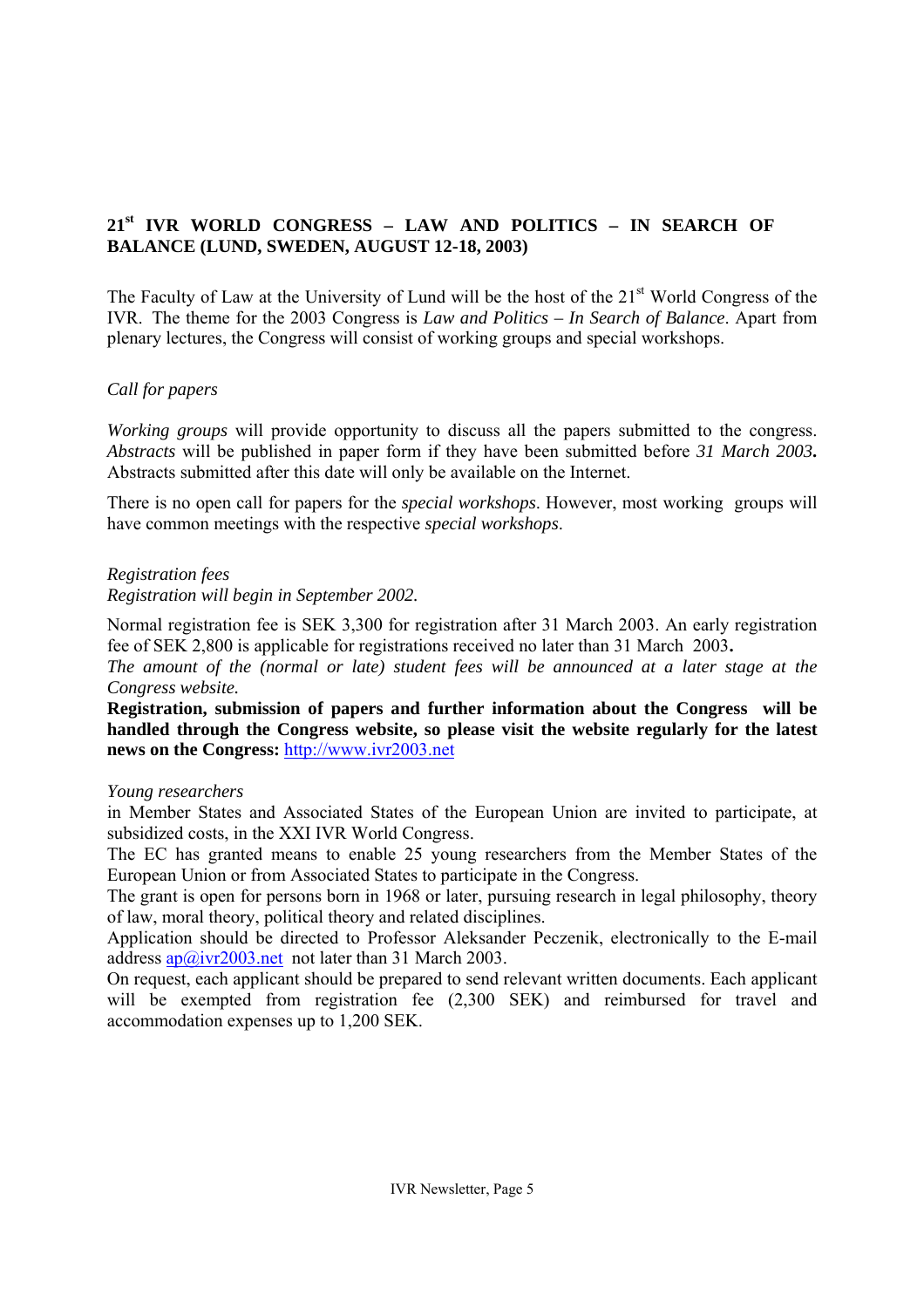## **Plenary session speakers**

Robert Alexy, Roger Cotterell, John Gardner, Jaap Hage, Virginia Held, Tatsuo Inoue, Cristina Lafont, Eerik Lagerspets, Lars Lindahl, Chibli Mallat, Beverley McLachlin, Michael Moore, Lech Morawski, Jare Oladosu, Enrico Pattaro, Philip Pettit, Richard Posner, Gerald Postema, Włodek Rabinowicz, Cristina Redondo, Giovanni Sartor, Stig Strömholm, Robert S. Summers.

# **Preliminary Topics for Working Groups**

**.** *Reality, Truth and Knowledge in the Normative Sphere*  Examples of specific problems within this area: Logical reconstruction of normative systems The role of decision theory for reconstruction of conflicts of goals or values. Artificial intelligence in legal research; Political vs. legal reasoning Kinds and levels of legal research Foundations and coherence in legal argumentation Objectivity claim of legal research vs. political legitimacy Validity and reality

**.** *Different Societies: Diversity and Common Ground*  Examples of specific problems: Cultural, historical and religious differences between societies Universal values Conflicts of value systems Law, morality, justice, religion and politics in different legal cultures. Polycentricity of the law Internationalization and globalization of the law The problem of the European Union

**.** *Political Legitimacy and the Just Society*  Specific problems: Human rights and principles of justice Democracy and political ideologies Liberal democracy Viability of democracy, especially after the cold war Value pluralism and common good Division of powers, checks and balances. Judicial review and judicial activism – good or bad? Compromise and conflict resolution in the political process Legal limitations of political power Theory and history of the welfare state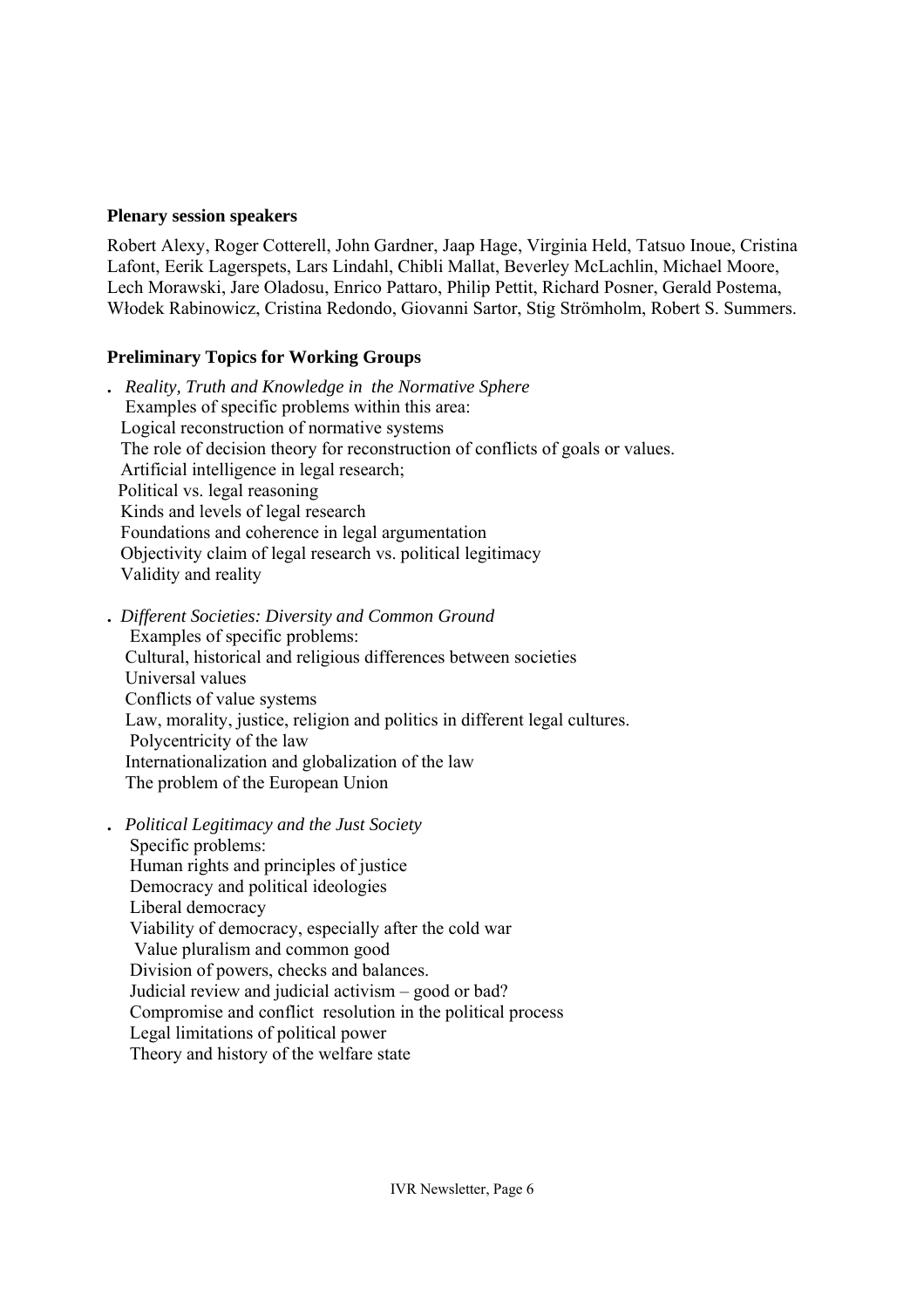**.** *Political Power. Legal Authority and Morality. Law and Economics*  Specific problems: Legisprudence and techniques of legislation State, sovereignty, rule of law Theory and history of the *Rechtsstaat*  Political philosophy behind decision-making – formalism, decisionism, moralism, constitutionalism  *Rechtsstaat* and *Wohlfahrtsstaat*  The role of law according to law and economics The role of legal research, especially legal dogmatics Legal positivism and natural law

- **.** *Injustice, Power and the Law* 
	- Specific problems:
	- Clashes between enacted legal rules and principles of justice
	- Oppression of minorities

Discrimination on the grounds of ethnicity and gender

Political disregard for traditional legal principles of justice

Marxism. Critical legal studies.

Feminism.

Obstacles to transition in new democracies

Civil disobedience

*. Organized Political Violence* 

Specific problems:

 Logical reconstruction of normative value basis of organized political violence (e.g. religious fanaticism, collapse of Western "civilized" values, post-colonial frustrations)

 Necessary protection against violence and the constraints of the rule of law (problems concerning open society in general, protection of integrity, criminal procedure)

Consequences of modern technology, globalization and mobility

Between the rule of law and permanent state of war?

How to change the value basis?

The need of a stable theory of moral values

· *Consequences of New Technologies for Law and Politics* 

Possibilities for and risks of biotechnological intervention in life

The Bioethics and Biolaw Movement

Consequences of modern technology for environment.

Philosophical basis for environmental law

Possibilities for and risks of computer technology

Legal Implications of the Internet

 The rise of the network society. Social, economic, cultural and psychological transformations generated by new technology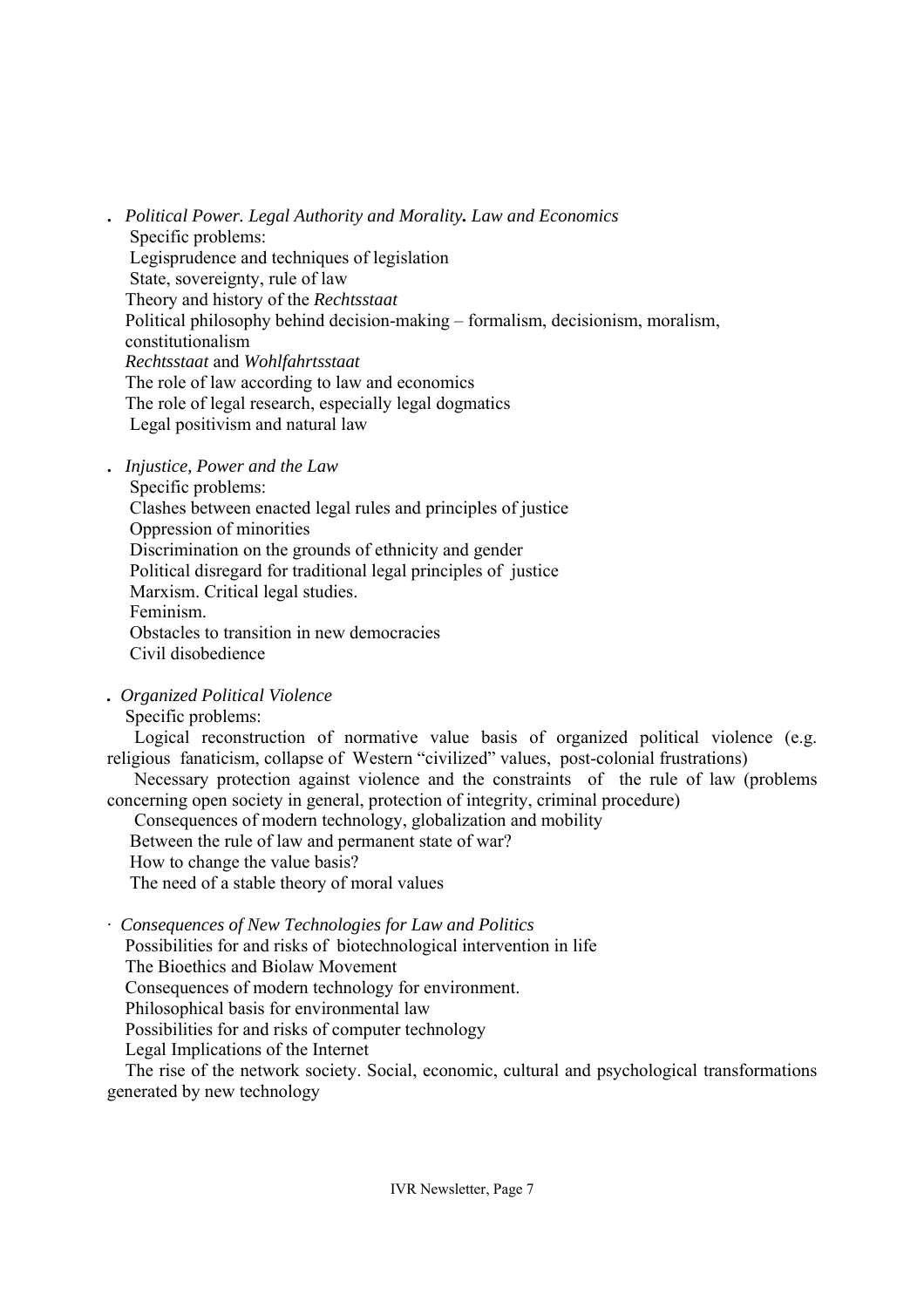- *· Legal Theory and Philosophy; Identity and Co-operation*  Utility of legal theory in legal research and legal practice Legal theory and legal philosophy Crisis of legal theory? Legal theory as a discipline or jurisprudential problems in many particular legal disciplines?
- *Artificial Intelligence in the Law; E governance*  The use of moderns tools (artificial intelligence, internet etc.) in legislation and legal practice Legal consequences of the electronic revolution
- *Human Rights and Minorities*  Individual rights and collective rights What kinds of minorities matter?

*Working language is English but working groups in French, German and Spanish can be organized on request.* 

*A more detailed description of possible topics can be found on the Congress website.* 

# **Preliminary List of Special Workshops**

- Legal Practitioners' Need of Reflective Application of Legal Philosophy
- Democracy and Rule of Law
	- Indigenous and Transplanted Legal Values in the Post-colonial World
- East Asian Jurisprudence on Rights and Duties
	- Practical and Theoretical Problems in Legislation.Research in Legisprudence.
- Division of Powers, including Independence of Courts.
- Stressing Legal Decisions
- Law Scholarship and Law. Teaching Technical or Theoretical?
- Law and Economics and Legal Scholarship
- Law, Morality, Politics, Defeasibility
- Artificial Intelligence in the Law. Efficient Tools for Politicians and Lawyers.
- Scandinavian Legal Realism in Theory and Practice
- Legal Reasoning
- Legal Positivism after Hart and Dworkin.
- Coherence Theory of Law and Analogy in Legal Reasoning
- Politics of Human Rights
- The Actuality of Conceptual Jurisprudence
- Criminal Responsibility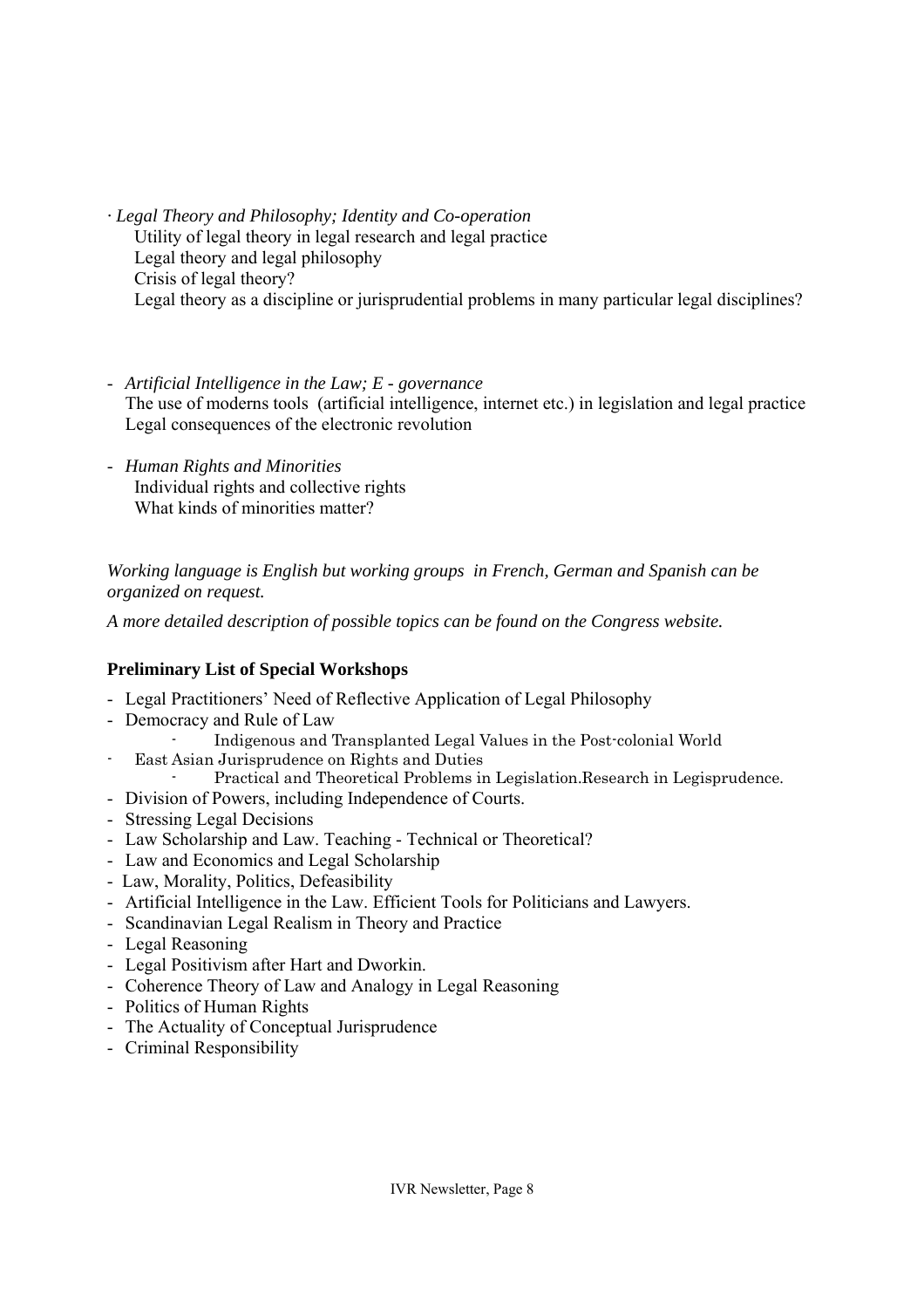## *The above list is subject to changes*

#### *Travel Arrangements and Accommodation*

Lund is a university town in the south of Sweden: Copenhagen, the Danish capital, can be reached in less than one hour by train. Also, Lund is connected to the Copenhagen international airport by direct train service.

Participants should make their own travel arrangements to Lund. Participants requiring visas to enter Sweden or the Schengen area should be registered at least six months before the Congress, requests for proof of registration for visa purposes should be made together with the registration.

Beginning in autumn 2002, detailed information on the booking of hotel rooms (at different standards) will be forthcoming on the IVR website.

#### **More information on the World Congress: http://www.ivr2003.net**

#### SECTION THREE: NATIONAL SECTIONS NEWS, ANNOUNCEMENTS AND RECORDS

#### **ARGENTINA**

(Asociación Argentina de Filosofía del Derecho)

#### **NEWS**

On May 24th, 2002, a public debate was held in Buenos Aires about "El concepto de emergencia desde la filosofía del derecho". The subject was introduced, from diverse viewpoints, by Profs. Eduardo S. Barcesat, Juan Cianciardo, Martín D. Farell and Horacio Spector.

 The AAFD published in 2002 the first issue of its Annuary, named *Ideas y derecho*, directed by AAFD President, prof. R.A. Guibourg, with Profs. Eugenio Bulygin, Carlos M. Cárcova, Miguel Á. Ciuro Caldani and Rodolfo L. Vigo as members of the publishing board and coordinated by Liliana Rodríguez Fernández in her capacity of Secretary of Redaction. This issue of Ideas y Derecho contains the following papers: Ricardo A. Guibourg, *Presentación en sociedad*; Roberto J. Vernengo, *Hacer derecho, conocer derecho*; Paula Viturro, *Por un derecho torcido*; Pablo Martín Perot, *Tipos de reglas y el concepto de obligación jurídica*; María Cristina Redondo, *El carácter práctico de los deberes jurídicos*; Ricardo V. Guarinoni, *Validez y justificación – Las justificaciones últimas*; Eduardo Barbarosch, *Contractualismo y relativismo moral*; Ariel Álvarez Gardiol, *Justicia plena: titularidad y merecimiento*; Juan Cianciardo, *Cognitivismo débil, pretensión de corrección, injusticia y principios en el razonamiento judicial – Una visión crítica*; Ulises Schmill O., *Una fundamentación de la democracia*; Eduardo Barcesat, *Sobre el porvenir de los derechos humanos*; Julio Raúl Méndez, *Los derechos humanos y el pluralismo jurídico*; Paolo Comanducci, *Sobre el problema de la tolerancia*; Rolando Chirico, *La libertad*.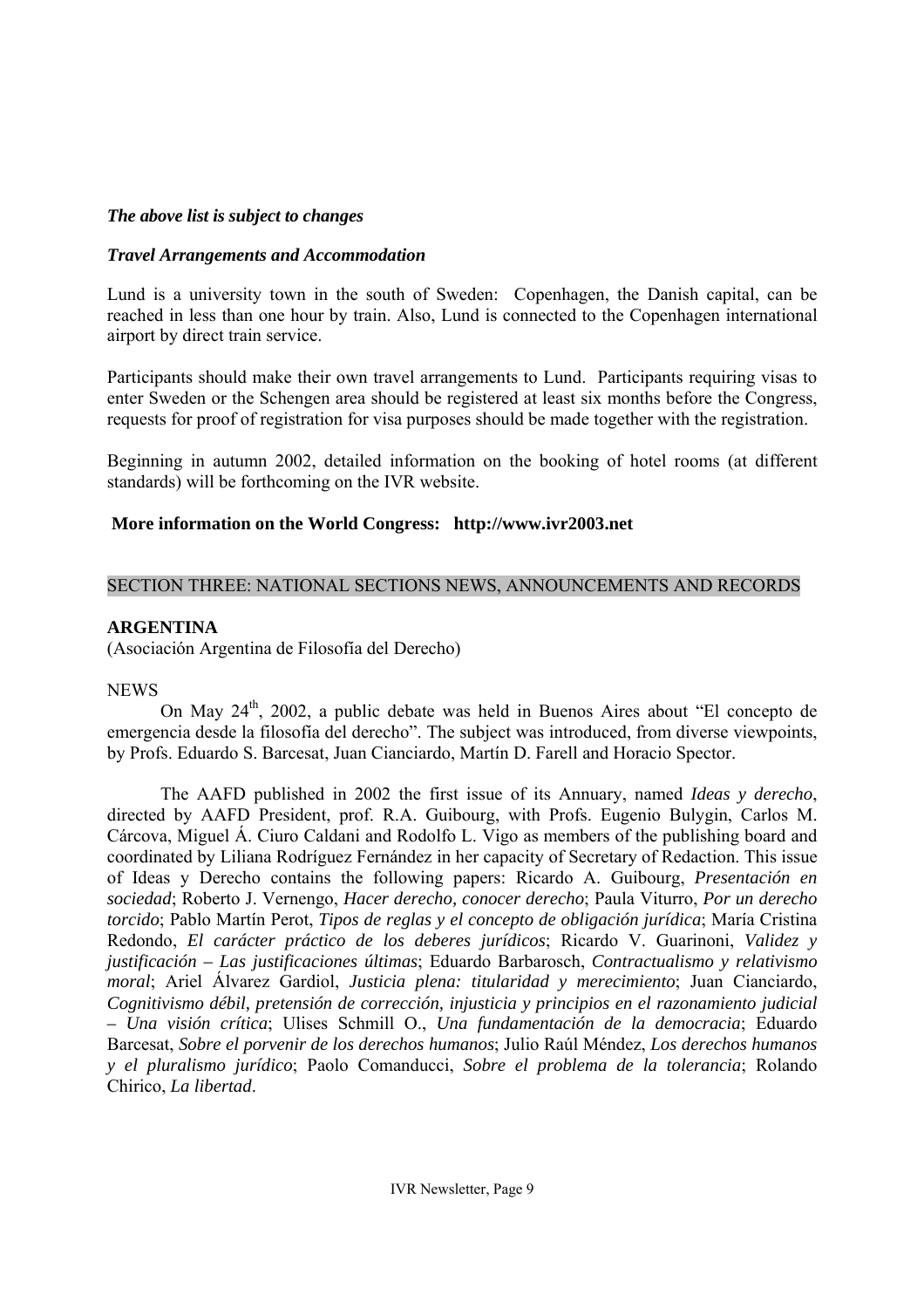#### ANNOUNCEMENTS

In October 24-26, 2001, the XVI Argentine Conference on Legal and Social Philosophy will take place in Azul, province of Buenos Aires. Speakers will be Fernando Atria (Chile), Luiz Fernando Coelho (Brazil), Jorge Malem, José Juan Moreso and Andrés Ollero Tassara (Spain) and Julio César Cueto Rúa, Diego Duquelsky, Santiago Legarre and Mario A. Portela (Argentina). As in previous occasions, a Young Scholar Award will be granted as a result of a contest.

#### RECORDS

Since June 1998, the Board of Directors of the AAFD is composed by:

President: Ricardo A. Guibourg; Vice president: Rodolfo L. Vigo; Secretary: Pablo López Ruf; Treasurer: Eduardo Barbarosch; Other members: Ariel Álvarez Gardiol, Abel J. Arístegui, Eugenio Bulygin, Carlos M. Cárcova, Julio C. Cueto Rúa, José R. Chirico, Miguel A. Ciuro Caldani, Carlos I. Massini Correas, Ricardo V. Guarinoni, Julio R. Méndez and Mario Portela. Board surrogates: Eduardo Barcesat, Ana Castro de Cabanillas, Luis López Taiana and Renato Rabbi Baldi. Account reviewers: Carlos M. Fernández and Eloy E. Suárez.

# CONTACT

Prof. Ricardo A. Guibourg, President Av. Callao 492 10 B – 1022 Buenos Aires – Argentina Tel/fax: +54 44 4372 4613 (home); +54 11 4374 2711 (office) E-mail: pachig@ciudad.com.ar

## **BRAZIL**

(ABRAFI)

## NEWS

In November, 2001, the Associaciao Brasileira de Filosofia do Direito e Sociología do Direito (ABRAFI) was created in Belo Horizonte, Brazil. On June 30, 2002, the IVR Executive Committee recognized ABRAFI as the current Brazilian National Section, as a successor of the representation previously acknowledged to Prof. Miguel Reale, IVR Honorary President. ABRAFI held its first Brazilian Meeting on Philosophy of Law in Belo Horizonte, in May 2002.

#### ANNOUNCEMENTS

In October 2002, the first Brazilian Meeting on Sociology of Law will be held. For May, 2003, a Preparatory Congress for the IVR . World Congress is announced.

RECORDS The current board of ABRAFI is: President: Luiz Fernando Coelho 1st Vice-President: Joao Mauricio Adeodato 2nd Vice-President: Vicente Barreto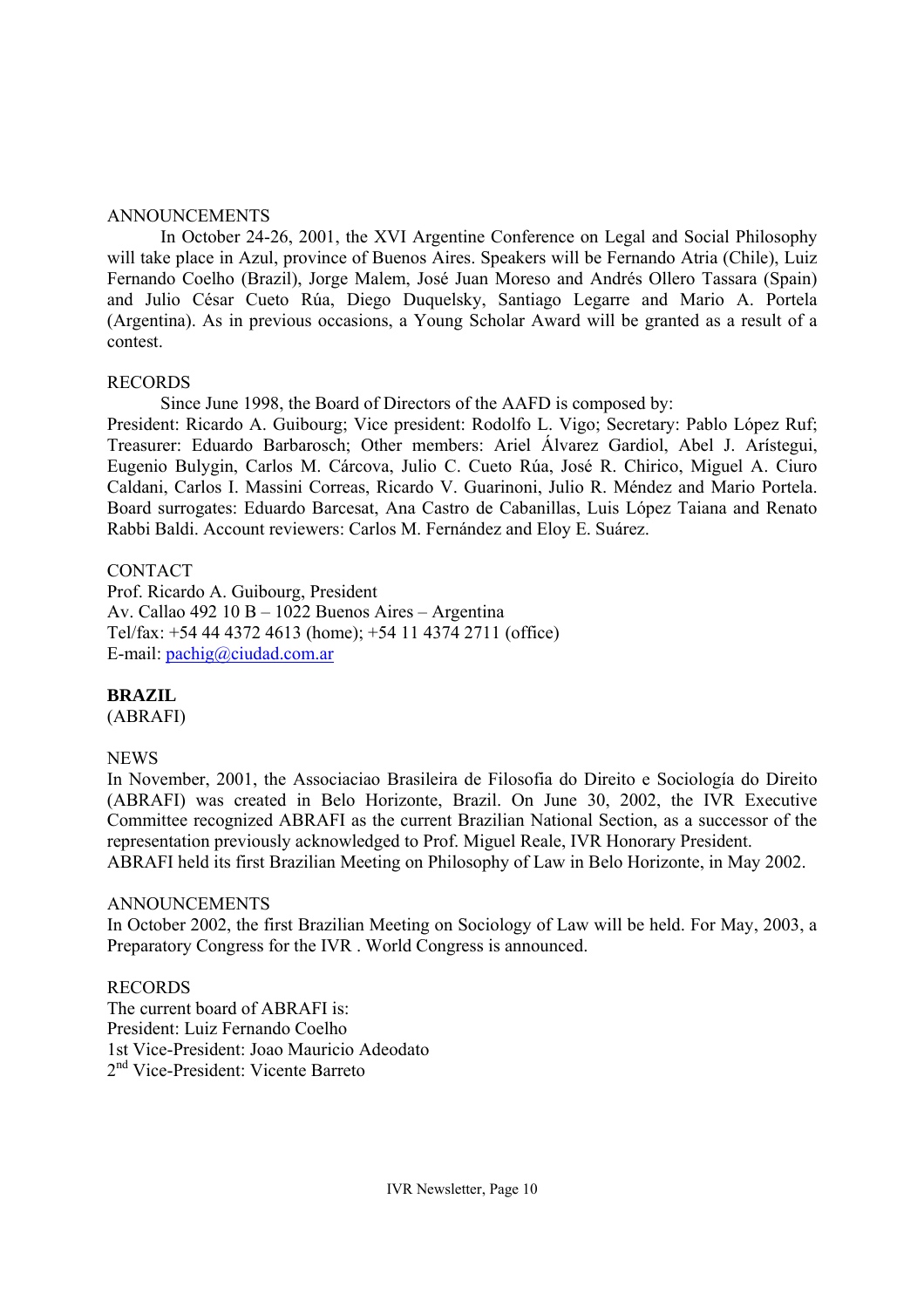Tax Counselor: Eurico De Santi Executive Secretary: Denilson Feitosa Events Director: Marcelo Galuppo.

**CONTACT** Prof. Luiz Fernando Coelho (President) pfnprcoelho@fazenda.gov.br

# **CANADA**

# **NEWS**

The Canadian Section -IVR meeting was held over a full day in May at the University of Toronto, Canada, during the Humanities and Social Sciences Congress. Nine principal papers, together with seven written commentaries supplemented by many intelligent oral comments, made for a day of vigorous and stimulating exchange among the 20 persons present. Papers were on excuses, punishment, the place of desert in contemporary theories of justice, privacy, patenting living things, legal positivism, business ethics, and Rousseau on social cooperation. Brenda Baker criticized Schopp on duress, receiving comments by Dennis Klimchuk, Mark Thornton, and Alistair Macleod. Joseph Ellin offered a libertarian defence of punishment as restitution, while Bill Hughes (unable to attend) defended a pluralist theory of retributive punishment, with commentary by Michael Guidice. Alistair Macleod examined radical and moderate theses about the role of desert in theories of justice. Eldon Soifer and David Elliott looked at Nagel's arguments limiting the free expression of information in order to protect privacy. Nathan Brett examined the issue of patenting living things and some implications for the private-public boundary, with commentary by Chris Gray. Michael Guidice defended a Razian approach to the separation thesis over that given by inclusive legal positivism, with comments by Nathan Brett. Wesley Cragg defended stakeholder theory over shareholder theory as a theory in business ethics, receiving comments from Nathan Brett. And Sheldon Wein discussed Rousseau's contribution to coordination problems as matters of social cooperation.

# RECORDS

Nathan Brett (Nbrett@is.dal.ca) was elected as the new Executive Director of the CS IVR, replacing Michael Milde ( $mmilde@uwo.ca$ ). Brett will oversee membership of the Canadian Section, general correspondence, and matters of liaison with the IVR. Other members of the executive are:

President: Bob Bright (bright@cc.umanitoba.ca) Vice-President: Susan Dimock (dimock@yorku.ca) Past President: Eldon Soifer (Eldon.Soifer@uregina.ca) Member of IVR EC: Brenda Baker (bmbaker@ucalgary.ca)

**CONTACT** Brenda M. Baker (bmbaker@ucalgary.ca)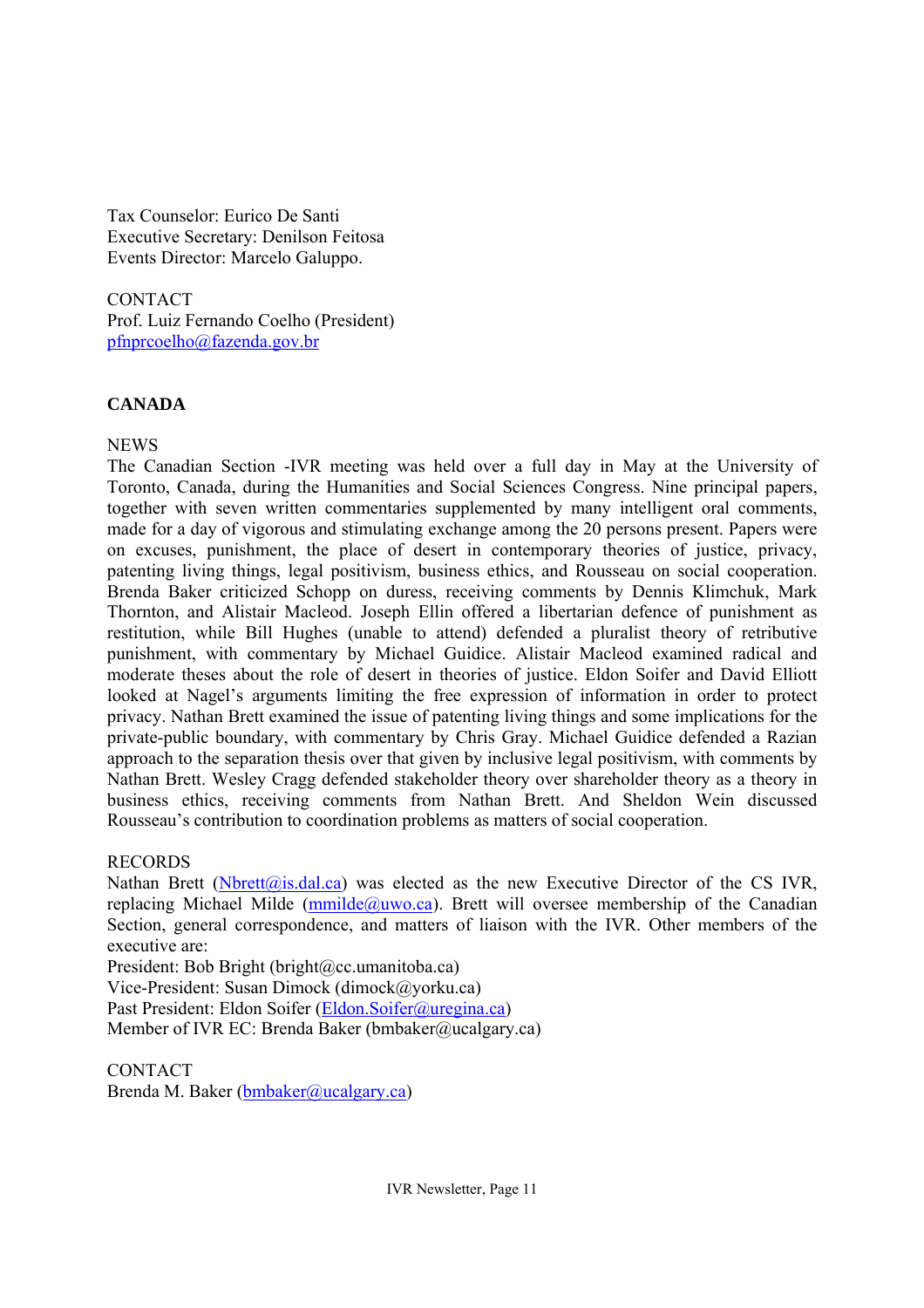# **CHILE**

(Sociedad Chilena de Filosofía Jurídica y Social)

# NEWS

In July, 2002, the 19th issue of Anuario de Filosofía Jurídica y Social was published. This volume reproduces several texts presented at the celebration of 20th anniversary of Chilean IVR National Section (December, 2001), among them papers by Eugenio Bulygin and Fernando Atria about creation and application of law.

# ANNOUNCEMENTS

In October 2002, the V Chilean Meeting on Philosophy of Law will be held. Its general subject is "The Chilean legal culture".

CONTACT Agustín Squella Narducci, President Universidad de Valparaíso Casilla 3325, Correo 3, Valparaíso – Chile Fax 50 71 43 secretaria.rectoria@uv.cl Or Patricia Whittle: pwhittle@presidencia.cl

# **CHINA**

(Jurisprudence Institute of Chinese Law Society –JICLS / IVR China)

# **NEWS**

On January 17-19, 2002, the Fourth Conference on Asian Jurisprudence was held in Hong Kong, co-organized by Faculty of Law, University of Hong Kong and School of Law, City University of Hong Kong, in conjunction with IVR China, IVR Korea and IVR Japan. The theme of the conference was "The Rule of Law in East Asia: Formation and Development". Professor Albert Chen, Dean of Faculty of Law, University of Hong Kong and Professor LIU Han, Chair of IVR China, delivered the opening speeches, followed by two plenary sessions and eight parallel sessions. The speakers and the subjects of their presentations for each in the plenary sessions were:

Professor ONUMA Yasuaki (Tokyo Univ.),"An Intercivilizational Perspective of Law in the 21<sup>st</sup> Century Global Society"; Prof. XU Xianming (Deputy Chair of IVR China, China Univ. of Politics and Law), "Five Major Themes of Human Rights Construction in China"; Prof. LIN Duan (National Taiwan Univ.), "The contrast of the Legal Cultures in China and West: Max Weber (1864-1920) and Shuzo Shiga (1921-)"; Prof. LIU Han, "Analysis of the Formation of the Rule of Law in China"; Prof. ZHU Jingwen (Deputy Chair of IVR China, Renmin Univ.), "The rule of law and Relationship: Exclusive or Inclusive – Thinking from Max Weber's Law and Economy"; Prof. MORIGIWA, Yasutomo (Nagoya Univ.), "Legal reform and the future of legal philosophy in Japan"; Prof. GUO Daohui (Deputy Chair, IVR China), "The Power of Society and the Rule of Law"; Prof. YASUDA Nobuyuki (Nagoya University), "How can Law interact with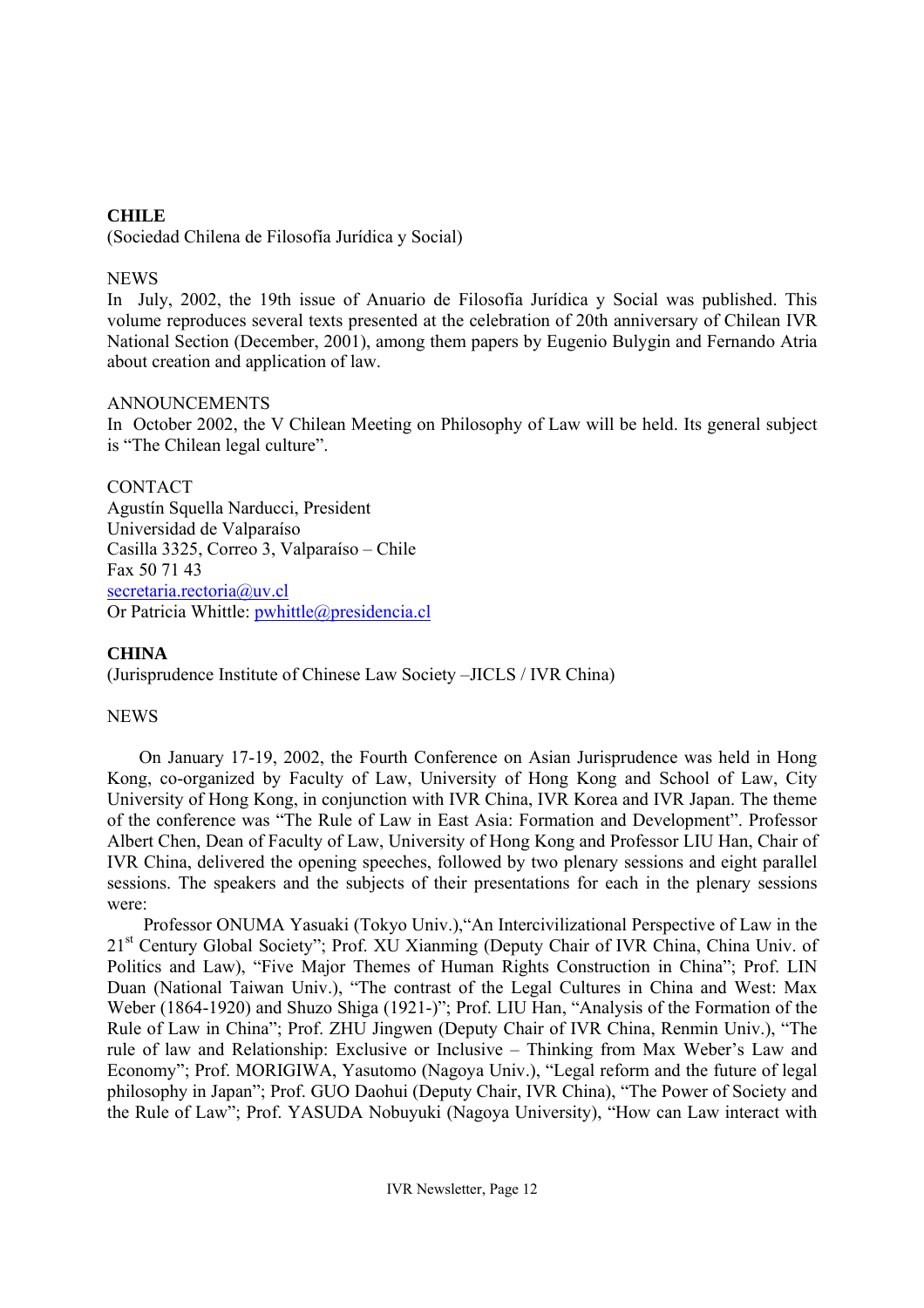the Society?—A note on recent Law Reform Movement in Asia"; Prof. IMAI Hiromichi (Hokkaido Univ.), "Self-consciousness in East Asia and Civil Political Culture"; Prof. YU Xingzhong ( Chinese Univ. of Hong Kong), "Chinese Legal Tradition: A Pathfinder and a New Interpretation"; Prof. Burton LEISER (Pace Univ.), "Human Rights and the Legacy of Colonialism in Asia"; Prof. YEN Chueh-an, (National Taiwan Univ.), "Rule and Rule of Law: An Investigation into some Aspects of Constitutional Jurisprudence Based on the Analysis of Grand Justice Interpretation No. 242 of Taiwan"; Prof. GE Hongyi (Deputy Chair of IVR China), "How can the rule of law be realized"; Prof. SUZUKI Keifu (Sapporo College Univ.), "Human Rights in Transition: From Legal System to Rule of Law"; Prof. LI Xiaoping (Univ. of Macao), "Rule of law and The Governance of the Principles of Civilization"; Prof. OH Byun-un (Sogang Univ.), "The Rule of Law and Legal Interpretation: An Institutional Natural Law Approach to Legal Interpretation"; Prof. Suzuki Ken (Hokkaido Univ.), "Rule of Law in East Asia: Formation and Development".

 The Fifth Conference on Asian Jurisprudence will be held in Sapporo, Japan, organized by School of Law, Hokkaido University.

#### RECORDS

President: Prof. LIU Han, Institute of Law, CASS; Secretary General: Prof. LI Lin, CASS.

CONTACT:

Prof. ZHANG Qi, Vice Secretary General Law Building, Law School, Peking University Beijing, 100871, P. R. China E-mail: zhangqi@pku.edu.cn

## **COLOMBIA**

(Asociación Colombiana de Filosofía Jurídica y Social)

## NEWS

Recent Publications: Antonio-Enrique Pérez Luño, La universalidad de los derechos humanos y el Estado constitucional, Universidad Externado de Colombia, Serie de Teoría Jurídica y Filosofía del derecho No. 23, mayo 2002; Hasso Hoffman, Filosofía del derecho y filosofía del Estado, trad. de Luis Villar Borda, Universidad Externado de Colombia, 2002; J.E. Penner, El análisis de los derechos, trad. Everaldo Lamprea Montealegre, Universidad Externado de Colombia, Estudios de Filosofía y Derecho No. 1, 2001; Amartya K. Sen, Economía del bienestar y dos aproximaciones a los derechos, trad. Everaldo Lamprea Montealegre, Universidad Externado de Colombia, Estudios de Filosofía y Derecho No. 2, 2002; Amartya K. Sen, El derecho a no tener hambre, trad. Everaldo Lamprea Montealegre, Universidad Externado de Colombia, Estudios de Filosofía y Derecho No. 3, 2002.

## ANNOUNCEMENTS

The second congress of the Colombian Section will take place in November 2002, at the Universidad de Antioquia in Medellín. Prof. Paolo Comanducci (Univerity of Genova) was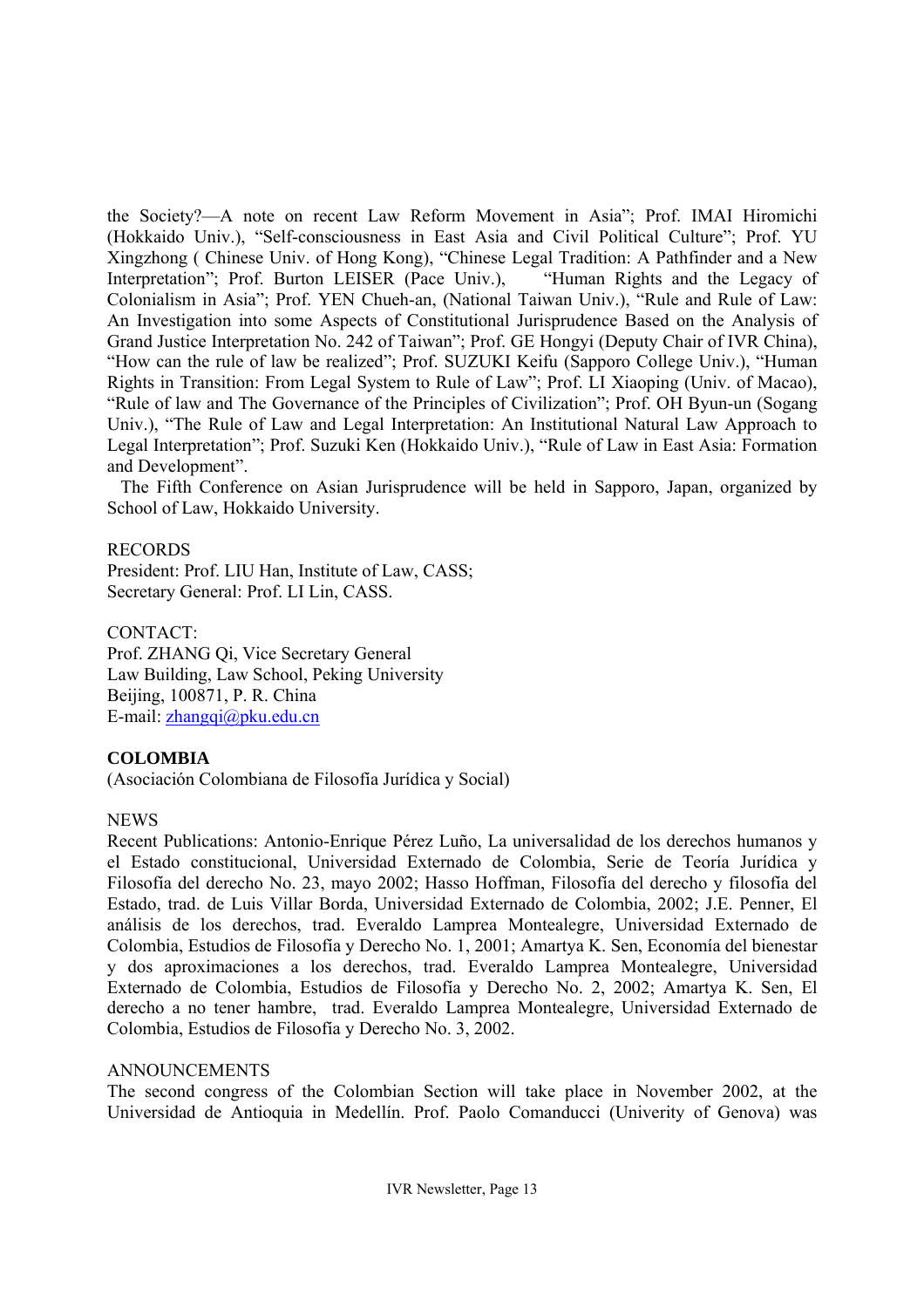invited as a speaker. The chief organisator of the congress is Prof. Vicente Jaime Ramírez, Facultad de Derecho y Ciencias Políticas, Bloque 14 of. 405, Universidad de Antioquia, Ciudad Universitaria, Medellín.

#### RECORDS

Executives of the Colombian section of the IVR are: Luis Villar Borda (Honorary President), Numas Armando Gil (President), Rodolfo Arango (Vice-president), Miguel Rujana (Treasurer).

## **CONTACT**

Prof. Dr. Rodolfo Arango, Vice-president, Facultad de Derecho, Ciencias Políticas y Sociales Universidad Nacional de Colombia Cuidad Universitaria Bogotá, Colombia email: rodolfo\_arango@hotmail.com

## **FINLAND**

(Suomen oikeusfilosofinen yhdistys SOFY – Finnish National Section of the International Association for Philosophy of Law and Social Philosophy (IVR)

#### **NEWS**

 An event on the publishing of the book: *The gentle civilizer of nations: the rise and fall of international law, 1870–1960* (Cambridge University Press, 2002) by Martti Koskenniemi has been held in Helsinki on April, 3, 2002.

A seminar on "Nordic Legal Positivism" in Lammi on April, 19, 2002.

A seminar on "The Global Law" in Turku on May, 17, 2002.

 Recent publications: Petter Kavonius, *Oikeusperiaatekin velvoittaa!* [The Legal Principle does bind as well!], Helsinki, Finnish Lawyers' Association, Series E No 1, 2001; Jarkko Tontti, Kaisa Mäkelä & Heta Gylling (Eds.), *Filosofien oikeus* 1–2 [The Philosophers'law], Helsinki, Finnish Lawyers' Association, Series E Nos 2 and 3, 2001; Jarkko Tontti, *Right and Prejudice – Prolegomena to a Hermeneutical Philosophy of Law* [Diss.], Helsinki, 2002; Mikko Wennberg, *Oikeusfilosofia – johdatus oikeusteoriaan ja oikeusteoreettiseen ajatteluun*, Helsinki, UniPress, 2001; Mikko Wennberg, *Beyond Offer and Acceptance. Contract Law as a Response to Contract Failures.* [Diss.], Reports from the Department of Philosophy, Vol. 8, University of Turku, 2001.

#### RECORDS

President: Kimmo Nuotio, e-mail: kimmo.nuotio@helsinki.fi Vice-President: Juha Räikkä, e-mail: juha.raikka@utu.fi Secretary: Sanna Sinnemäki, e-mail: sanna.sinnemaki@helsinki.fi

## PUBLICATIONS

**CONTACT** The Faculty of Law / P.O.B. 4 / Sanna Sinnemäki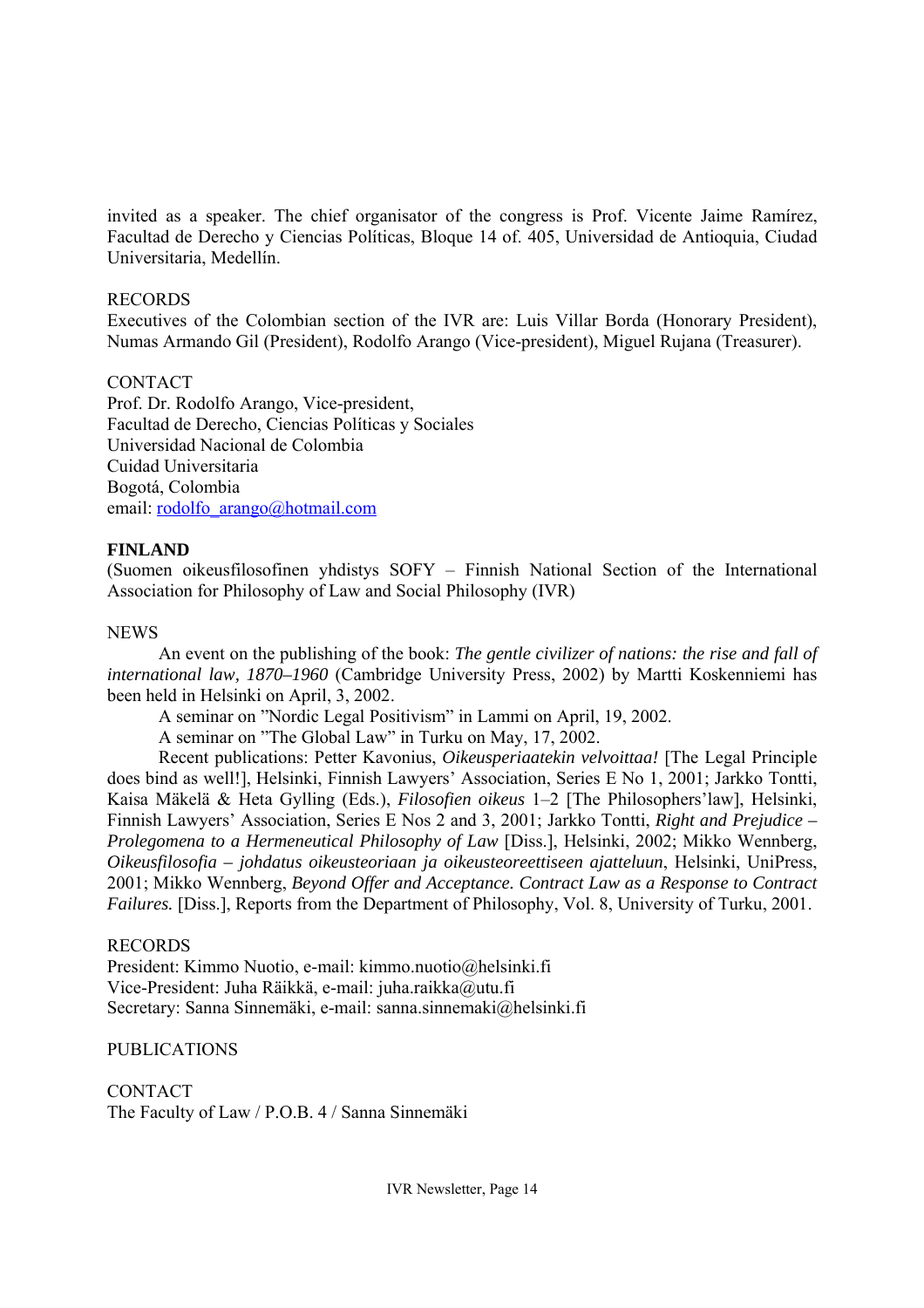FIN-00014 University of Helsinki email: ivr-sofy@helsinki.fi www-adress: http://www.helsinki.fi/  $\sim$  sofy\_ry/

# **FRANCE**

(Société Française pour la Philosophie et la Théorie Juridiques et Politiques – SFPJ)

NEWS

The SFPJ organized, together with the University of Paris X (Nanterre), the international conference on "Validity and applicability" held in Paris on July  $1<sup>st</sup>$  2002 (see Section One of this Newsletter).

# **CONTACT**

Secretary General: Prof. Olivier Cayla, 30, rue Anatole France, 94300 Vincennes – France, Olivier.Cayla@ehess.fr

Michel Troper, troper@ext.jussieu.fr

# **JAPAN**

NEWS

 The 2001 annual conference of the Japan Association of Philosophy of Law (JALP) took place on 9-10 November 2001, at Tohoku Gakuin University in Sendai. The main theme of the conference was "The Problem of Order in the Information Society". The conference began with a keynote speech by Prof. SAKO Ichiro (Kyushu U.), followed by five sessions. Topics and speakers for each session were;

1 Law, Information, and Technology: Prof. SAKO Ichiro (Kyushu U.)

2 Some Philosophical Aspects of the Privacy Issues in the Age of the Internet: Prof. MIZUTANI Masahiko (Kyoto U.)

3 Efficiency, Diversity, Freedom: Prof. TAMURA Yoshiyuki (Hokkaido U.)

4 Information Society and Transformation of Politics and the Public: Prof. HATTORI Takahiro (Okayama U.)

5 The Internet and Overlapping Communities: Prof. OHYA Takehiro (Nagoya U.)

Profs. MATSUURA Yoshiharu (Nagoya U.), SERIZAWA Hideaki (Tohoku U.), MATSUI Shigenori (Osaka U.) and AONO Toru (Kanazawa U.) were the commentators.

Apart from these sessions, there were also eight presentations which were not directly related to the conference topic by the following scholars: Prof. ASANO Yuki (Kanazawa U.), Prof. HAMA Shinichiro (Doshisha U.), Ms. ISHIMURA Kumiko (Osaka Prefecture U.), Mr. KANAI Mitsuo (Tokyo Metropolitan U.), Prof. OHE Hiroshi (Hokkaido U. of Education), Prof. TSUNEKI Jun (Osaka U.), Prof. YAMADA Yachiko (Toyo U.), and YAMAMOTO Yoichi (Kagawa U.).

The proceedings will be published in *the Annals of the Japan Association of Legal Philosophy 2001*.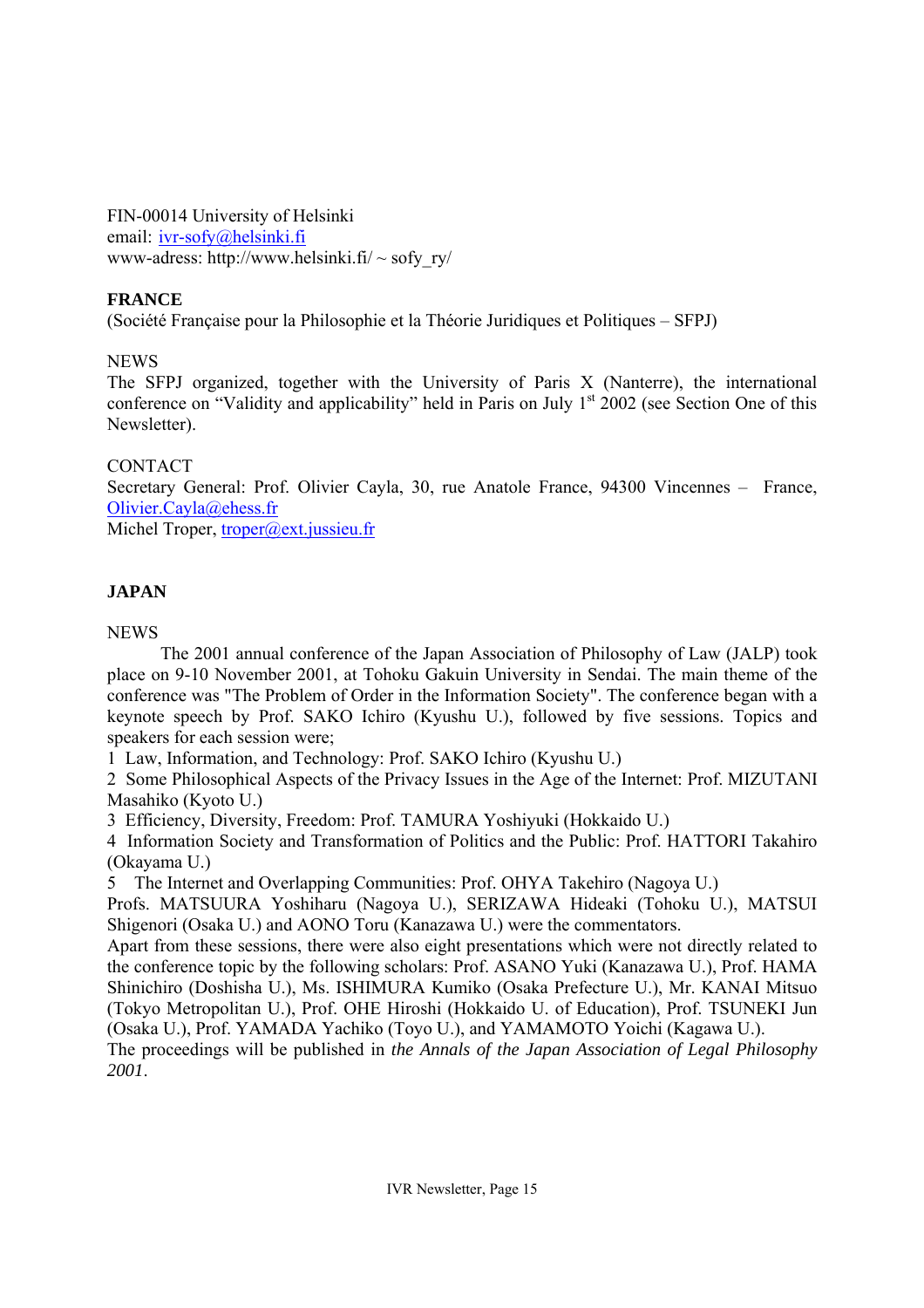The  $7<sup>th</sup>$  Kobe Lecture. In June 2002, IVR Japan co-sponsored the  $7<sup>th</sup>$  Kobe Lecture with JALP. The invited lecturer was Prof. Emilios A. Christodoulidis of the University of Edinburgh, United Kingdom. The program consisted of a lecture in Kyoto and a seminar in Tokyo. The Lecture, entitled "Republican Constitutionalism and Reflexive Politics," was held at Doshisha University, Kyoto, on June the 22nd. The Seminar, "Republicanism and What the Law Excludes: the case of Ronald Dworkin," was held in Aoyama Gakuin University, Tokyo on June the 29th. There were also four seminars before and after the main program for in-depth discussion in Kyoto, Nagoya, Tokyo, and Sendai. Topics of these seminars were legal interpretation and "Institutional Imagination", legal and ethical implications of the Truth and Reconciliation Committee in South Africa, the citizenship in European Union, and Niklas Luhmann's system theory.

# ANNOUNCEMENTS

The 2002 annual conference of the Japan Association of Legal Philosophy (JALP) will take place on 2-3 November 2002, at Ritsumeikan University in Kyoto. The main theme of the conference is "Law and Religion". Prof. TSUNODA Takeshi (Osaka Prefecture U.) will give the keynote speech, which will be followed by four sessions. Provisional titles and speakers of each session are:

*Session* 1: Natural Law and Positive Law in the Western Society

1. From the Christian Perspective: Prof. Emeritus Jose LIOMPART (Sophia U.)

2. From the Canon Law Perspective: Prof. ICHIHARA Yasuhisa (Kansai U.)

*Session* 2: Indigenous Law and State Law in the Non-Western Society:

 3.From the Legal Pluralistic Perspective: Prof. Emeritus CHIBA Masaji (Tokyo Metropolitan U.) 4.From the Islamic Perspective: Prof. ODA Yoshiko (Kansai U.)

*Session* 3: Comparison between the Western and Non-Western Legal Culture concerning the "Law and Religion"

 5. From the Comparative Theory of Legal Culture Perspective: Prof. TSUNODA Takeshi (Osaka Prefecture U.)

*Session* 4: Liberalism and "Law and Religion"

6.From the Constitutional Law's Perspective: Prof. HIRANO Takeshi (Ryukoku U.)

 7.Comment to Prof. Hirano's Presentation from the German Constitutional Law's Perspective: Prof. SHIAKE Masanori (Kyoto U>)

8.From the Multi-Culturalistic Perspective: Prof. ISHIYAMA Fumihiko (Daito Bunka U.)

 9.Comment from the Liberal Perspective: Prof. MORIMURA Susumu (Hitotsubashi U.) *Session* 5: Discussion

There will also be six paper presentations which are not directly related to the main theme of the conference. Young scholars are especially encouraged to make presentations for this session. The proceedings will be published in *the Annals of the Japan Association of Legal Philosophy 2002.*

# RECORDS

The executive committee of the Japan section has been reorganized, with a new Treasurer and a new Secretary General. The list of the present Executive Committee members is as follows.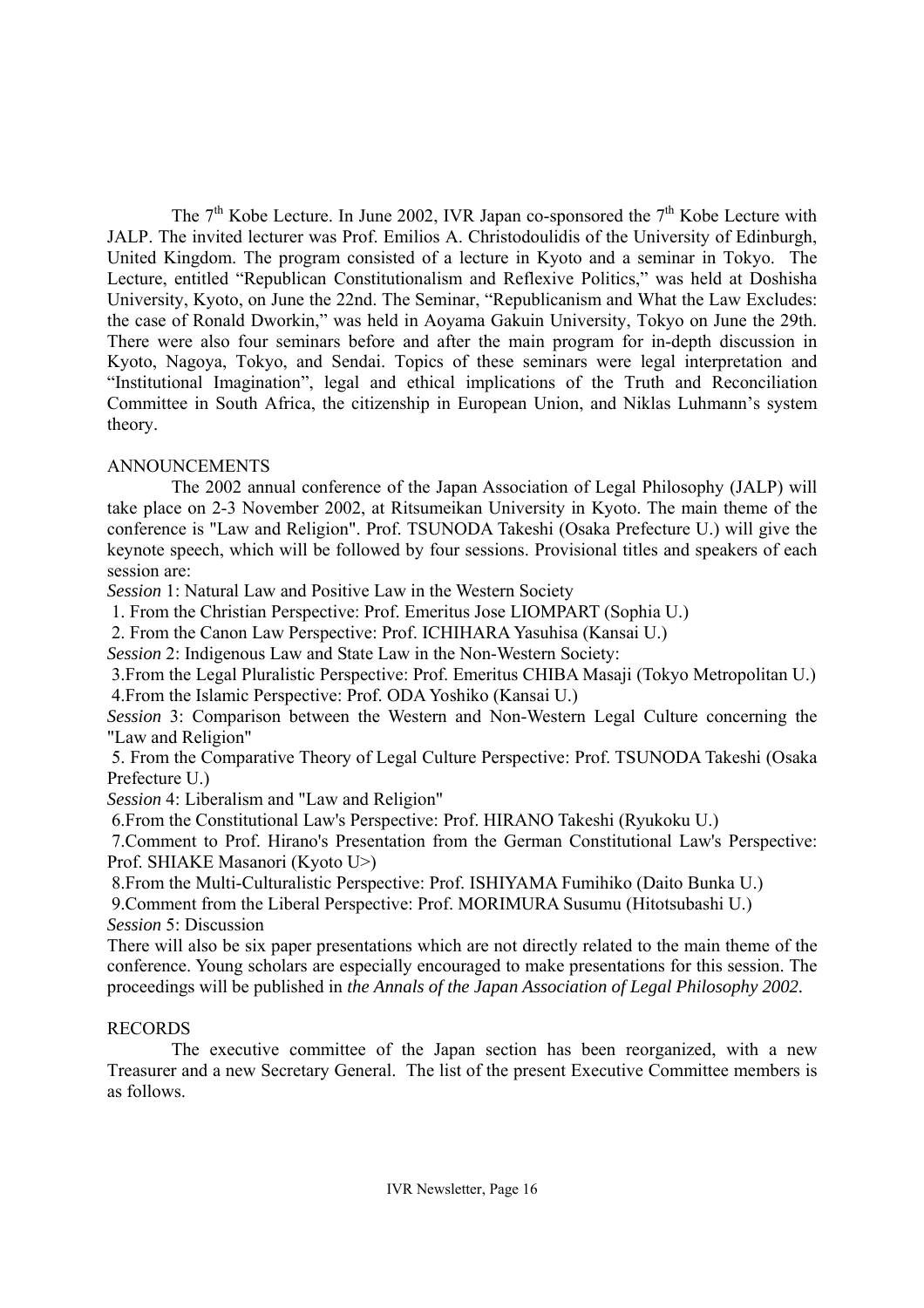President: KATSURAGI Takao, professor at Seikei University, Tokyo. Email: katuragi@law.seikei.ac.jp, Tkaturagi@aol.com

Secretary General: NAKAYAMA Ryuichi, professor at Osaka University, Osaka. Treasurer: Professor TAKAHASHI Fumihiko, professor at Kanto Gakuin University, Tokyo. Email: NBF01243@nifty.ne.jp TSUNODA Takeshi, professor at Osaka Prefecture University, Osaka SAKURAI Tetsu, professor at Kobe University, Kobe SUMIYOSHI Masami, professor at Aoyama Gakuin University, Tokyo WAKAMATSU Yoshiki, professor at Seijo University, Tokyo

# CONTACT

Correspondence to the Japan Section should be sent to Professor NAKAYAMA at: ryuichi@law.osaka-u.ac.jp

Mail address: Professor NAKAYAMA Ryuichi School of Law Osaka University 1-6 Machikaneyama-cho, Toyonaka Osaka 560-0043 JAPAN Phone: +81-6-6850-5167 Fax: +81-6-6850-5167 (The names are in the surname-given name order, in accordance with normal usage in Japan.)

# **NORWAY**

(Norsk Forening for Rettsfilosofi)

# **NEWS**

The Norwegian Association for Legal Philosophy has now its website at www.geocities.com/rettsfilosofi .

# RECORDS

Since February 2001, the members of IVR Norwegian section board are:

Alf Petter Hogberg (Chairman), Knut Bergo, Sverre Blandhol, Anne Christophersen, Morten Kinnander, Inger Johanne Sand and Cecilie Elisabeth Schjatvedt.

**CONTACT** Alf Peter Hogberg a.p.hogberg@jus.uio.no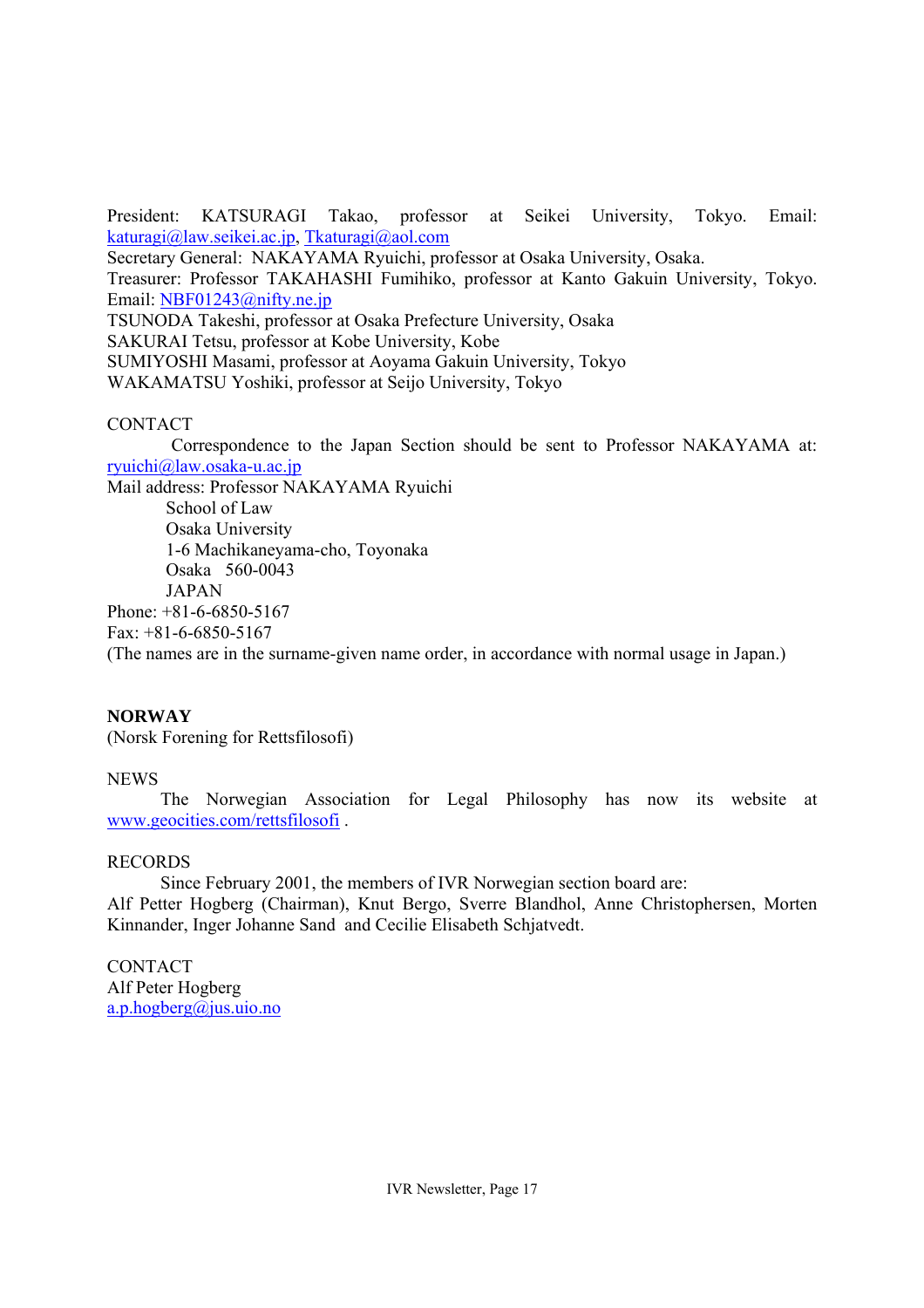## **POLAND**

#### **NEWS**

The Polish IVR Section was established in 1993 in the Republic of Poland as The Legal and Social Philosophy Association and has been registered as a legal person under the Polish law.

The Association was founded by Polish law professors, who were represented by the members of the Foundation Committee – Prof. Malgorzata Krol and Prof. Marek Zirk-Sadowski (University of Lodz).

According to the statute, the purpose of the Association is to support the development of the legal and social philosophy both in Poland and abroad, while being open to all kinds of new scientific trends.

During the first period after its establishment, the Association was headed by Prof. Marek Zirk-Sadowski and represented on international arena by Prof. Tomasz Gizbert-Studnicki.

In 1998 the seat of the Association was moved from Lodz to Lublin, and since then its authorities have been located at the Faculty of Law and Administration of UMCS in the Chair of Theory of Law. Currently the board consists of Prof. Leszek Leszczynski (President), Prof. Andrzej Korybski (Vice-president), Bartosz Lizewski (Treasurer) and Janusz Polanowski (Secretary). The Board of Control includes the following law professors of the Jagiellonian University in Krakow: Krzysztof Palecki, Tomasz Gizbert-Studnicki and Krzysztof Pleszka. The international representative is Professor Marek Zirk-Sadowski fromUniversity of Lodz.

The members of Polish IVR Section actively participate in international IVR Section conferences. The report from Amsterdam 2001 by Professor Leszczynski was published in "Panstwo i Prawo"  $N^{\circ}$  2/2002.

The national meetings of the Association are organized every two years by turns. The last 4 of them took place in Szczecin (1994), Lodz (1996), Lublin (1998), Katowice (2000). The presented papers are next collected in special publications.

The thirteenth official meeting in 1998 was held in Lublin by the UMCS Chair of Theory of Law. The literature from the meeting published under the title *"The Changes in Society and the Changes in Law. Values, Constitution and the European Integration"*, [ed: Leszek Leszczynski, Lublin 1999], includes the following:

K. Palecki (The Jagiellonian University, Krakow) - The Axiological Changes in Law; P. Winczorek (University of Warsaw) – *Some reflections on the Constitutionalization of Sources of Law in an Act of 2.IV.1997*; M. Zirk-Sadowski (University of Lodz) – *The Institutional and Cultural Aspects of the Legal Integration;* W. Lang (The Nicolas Copernicus University, Torun) – *The Axiology of Polish Legal System in the Transformation Period;* J. Kowalski (University of Warsaw) – *Ideas of Equality and Freedom and Law;* T. Kozlowski (University of Warsaw) – *The Axiology of Polish Transformation and the Global Revolution;* A. Redelbach (The Adam Mickiewicz University, Poznan) – *Freedom and Obligation in the Protection of Human Rights;*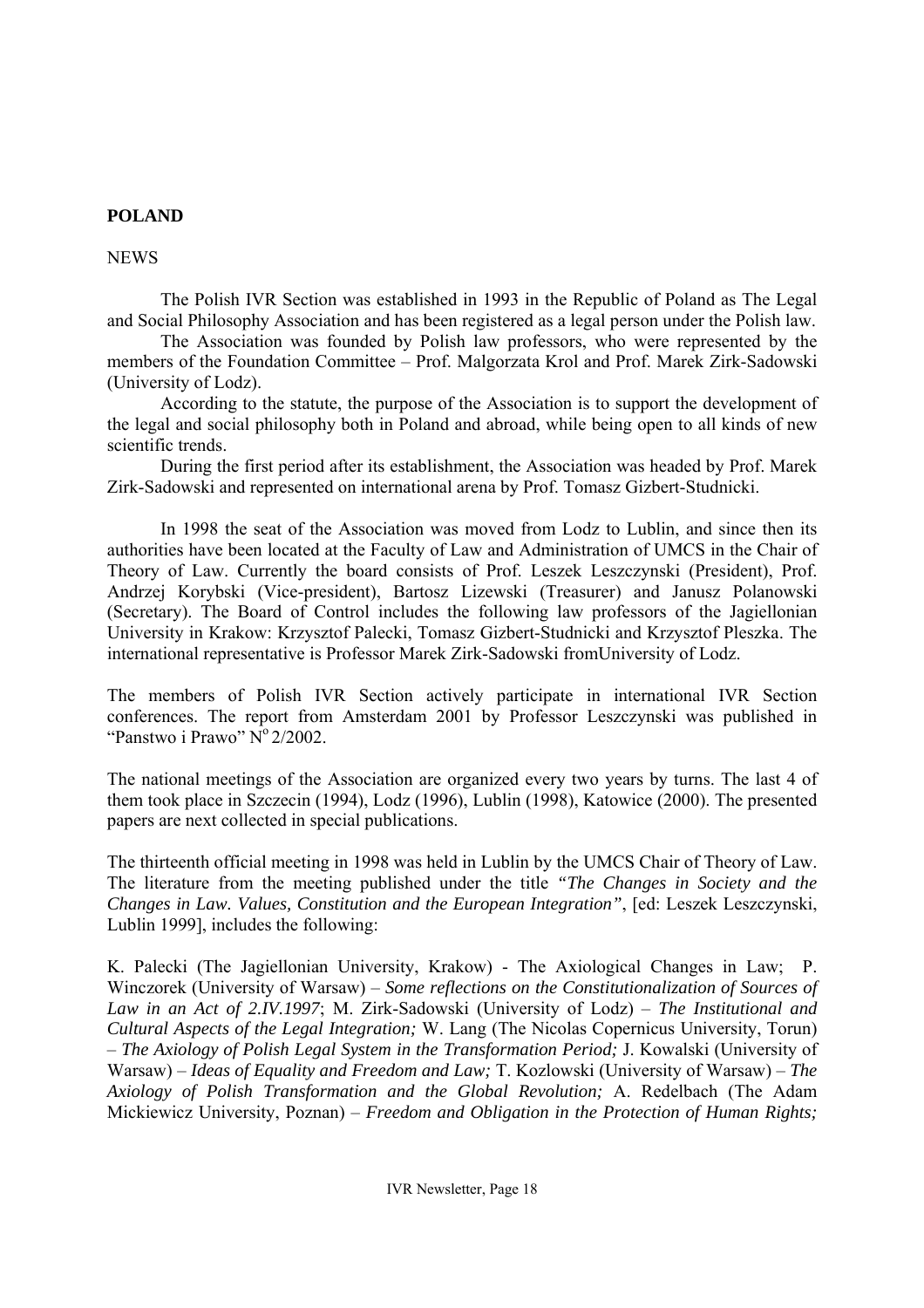A. Bator (University of Wroclaw) – *Instumentalization as an Aspect of Law;* R. Tokarczyk (The Maria Curie-Sklodowska University, Lublin) – *Thesis and Hypothesis about Biojurisprudence and Biolaw;* W. Gromski (University of Wroclaw) – *Axiological Foundations of Constitutional Doctrine of Sources of Law;* B. Lizewski (The Maria Curie-Sklodowska University, Lublin) – *Constitutional Formulation of International Law within the System of Sources of Law in the Republic of Poland;* S. Pilipiec (The Maria Curie-Sklodowska University, Lublin) – *The Problems of the Status and Competence of the Constitutional Tribunal;* Z. Tobor, T. Pietrzykowski (University of Silesia, Katowice) – *The Conception of Law in the Adjudication of the Polish Constitutional Tribunal;* M. Kordela (The Adam Mickiewicz University, Poznan) – *The Rule of Law in Legal Axiology;* S. Tkacz (University of Silesia, Katowice) – *Social Justice Principles – Changes of Perception in the Jurisdiction of the Constitutional Tribunal;* J. Niesiolowski, P. Sut (University of Gdansk) – *Public Law and the Principle of Freedom to Conclude Contracts;* K. Kukuryk (The Maria Curie-Sklodowska University, Lublin) – *The Temporal Range of the Validity of Legal Norms;* J. Mikolajewicz (The Adam Mickiewicz University, Poznan) – *Intertemporal Law in the Transformation Period;* S. Wojtczak (University of Lodz) – *Some Reflections about Axiological Aspects of the Rule Lex Retro Non Agit;* B. Kanarek (University of Wroclaw) – *Theoretical Analysis of the Notion of "Derogation";* H. Jakimko (University of Wroclaw) – *The Evolution of Jurisdiction on the Background of the Changes in Legal System;* A. Kozak (University of Wroclaw) – *On the Concept of Judical Discretion;* R. Piszko (University of Szczecin) – *Customary Law and Practice in Application of Law;* I. Golowska (The Jagiellonian University, Krakow) – *Some of the Axiological Aspects of the Lawyers' Professional Associations Transition;* A. Kosc (The Catholic University of Lublin) – *The Problem of Binding Force in the Light of Modern German Philosophy of Law;* P. Labieniec (University of Lodz) – *The Joseph Raz's and John Finnis' Views on the Essence of Rights;* B. Wojciechowski (University of Lodz) – *Deconstruction Between Law and Justice;* J. Janowski (The Maria Curie-Sklodowska University, Lublin) – *The Philosophical Contest of the Auxiliary Rule.* 

The fourteenth official meeting in 2000 was organized in Katowice under auspices of The Chair of Theory and Philosophy of Law at University of Silesia. The papers presented are the following: A. Bator, W. Gromski, J. Kaczor, S. Kazmierczyk, A. Kozak (University of Wroclaw) – *The Relations Between Legal Theory and Legal Dogmatics;* W. Dziedziak, J. Polanowski (The Maria Curie-Sklodowska University, Lublin) – *The Computers Technics and the Legal Sciences;*  T. Galkowski (Cardinal Stefan Wyszynski University in Warsaw) – *The Ethical and Theological Aspects of the Theory of Law and Legal Practice;* A. Grabowski (The Jagiellonian University, Krakow) – *The Joergensen's Dilemma from the Pragmatic Perspective;* A. Jamroz (University of Bialystok) – *Direct Application of the Constitution in the Context of its Legal Characteristics;* B. Kanarek (University of Szczecin) – *The Binding Force and the Legal Validity and the Essence of Derogation;* A. Kość (The Catholic University of Lublin) – *Traditional Chinese Law and Confucian Ethics;* L. Leszczynski (The Maria Curie-Sklodowska University, Lublin) – *Theory of Law and Comparative Law;* K. Lokucijewski (University of Gdansk) – *Theoretical and Systematical Conditions of Regional Administration;* J. Lukasiewicz, K. Niemczyk (The University of Rzeszow) – *Praxeological Aspects of the Theory of Law and State;* J. Mikołajewicz (The Adam Mickiewicz University, Poznan) – *Principles of the Constitutional Tribunal's*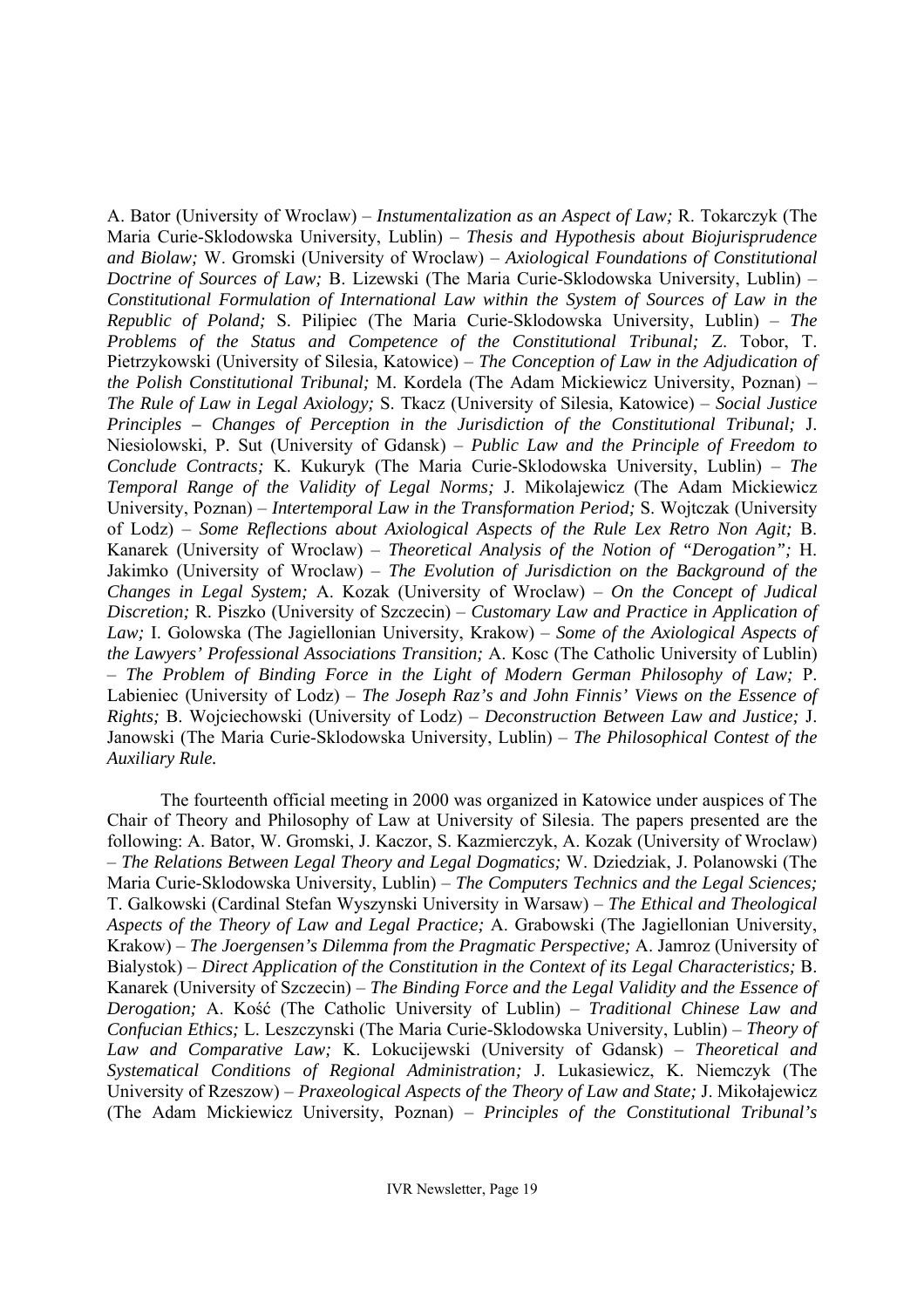*Jurisdiction;* L. Morawski (The Nicolas Copernicus University, Torun) – *Postmodernism and the Doctrine of the Rational Legislator;* J. Oniszczuk (Constitutional Tribunal, Warsaw) – *Sources of Law in the Jurisdiction of Constitutional Tribunal;* R. Piszko (University of Szczecin) – *The Aspects of Law Interpretation. The Role of Customary Law and Practice;* M. Smolak (The Adam Mickiewicz University, Poznan) – *Instrumentalization of the Legal Interpretation;* P. Sut (University of Gdansk) – *Dignity, Human Rights and Personal Rights (the Reflections on the Ground of the Personal Data);* S. Tkacz (University of Silesia, Katowice) *– Justice and the Rule of Law in the Jurisdiction of the Constitutional Tribunal;* J. Wieczorkiewicz – Kita (University of Szczecin)– *Theoretical Problems of Being a Carrier of Rights, Legal Personality and Legal Capacity in Civil Law;* B. Wojciechowski (University of Lodz) – *The Role of Legal Anthropology in Comparative Research*.

# ANNOUNCEMENTS

The next - XV official meeting will be held in September 2002 in Krakow, at the Jagiellonian University. The theme of the conference is various aspects of the globalization process.

# RECORDS

President: Professor Dr Leszek Leszczynski, telephone: +48 81 537 53 49, tel/fax: +48 81 537 53 48, e-mail lesles@temida.umcs.lublin.pl Vice-President: Professor Dr Andrzej Korybski, telephone: +48 81 537 54 26, e-mail ankor@temida.umcs.lublin.pl Treasurer: Mr. Bartosz Lizewski, telephone: +48 81 537 53 50, e-mail blizewsk@temida.umcs.lublin.pl Secretary: Mr. Janusz Polanowski, telephone: +48 81 537 53 50, e-mail japolan@temida.umcs.lublin.pl

# CONTACT

Stowarzyszenie Filozofii Prawa i Filozofii Spolecznej Sekcja Polska IVR Plac Marii Curie-Sklodowskiej 5 Zaklad Teorii Panstwa i Prawa 20-031 Lublin, Poland E-mail: ztpip@temida.umcs.lublin.pl ivr@temida.umcs.lublin.pl

For further information: http://www.yahoogroups.com/group/Sekcja\_Polska\_IVR Post message: Sekcja\_Polska\_IVR@yahoogroups.com Subscribe: Sekcja\_Polska\_IVR-subscribe@yahoogroups.com Unsubscribe: Sekcja\_Polska\_IVR-unsubscribe@yahoogroups.com List owner: Sekcja\_Polska\_IVR-owner@yahoogroups.com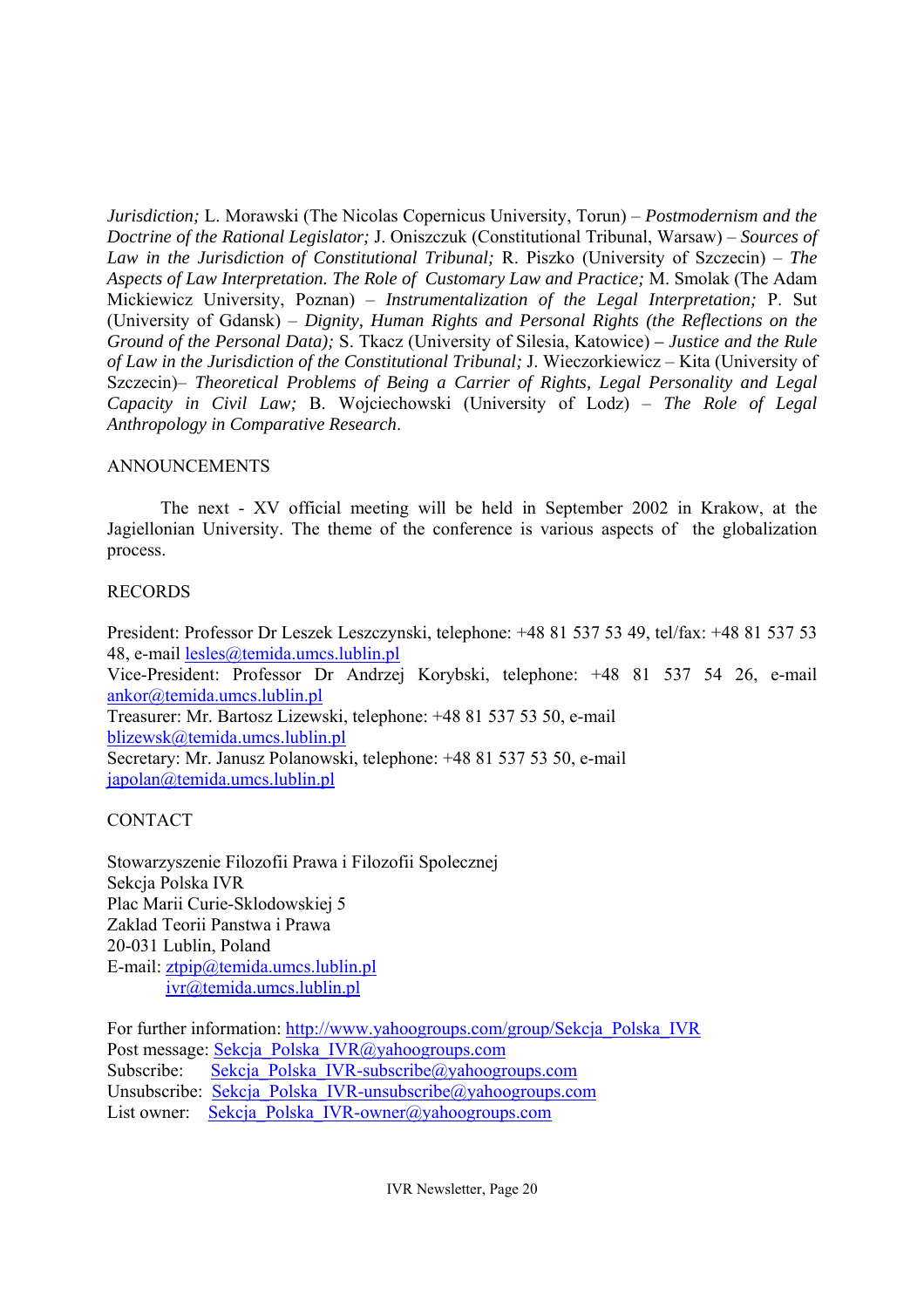## **SPAIN**

(Sociedad Española de Filosofía Jurídica y Política, SEFJP)

#### **NEWS**

Number 18 of *Anuario de Filosofía del Derecho* will be published by July 2002 with these papers: José Calvo González: Hechos difíciles y razonamiento probatorio (Sobre la prueba de los hechos disipados); Rafael de Asís Roig: Sobre la motivación de los hechos; Laura Miraut Martín: La sentencia judicial entre la recreación y la sustitución de los hechos; José Manuel Paredes Castañón: Problemas metodológicos en la prueba del dolo; Lorenzo Peña Gonzalo / Francisco J. Ausín Díez: La inferencia de hechos presuntos en la argumentación probatoria; Juan Jesús Aguirre de la Hoz: Hombres y ciudadanos; Carlos Alarcón Cabrera: Valores y sentimientos: un enfoque freudoemotivista; Mara Albert Márquez: La mujer en la "etapa de la nivelación" – El feminismo en el pensamiento de Max Scheler; María del Carmen Barranco Avilés: El concepto republicano de libertad y el modelo constitucional de derechos fundamentales; Xacobe Bastida Freixedo: Brevísima relación de los males de la filosofía del derecho o las formas entre las que un filósofo del derecho puede elegir para no serlo; María José González Ordovás: La ciudad desmerecida (Notas sobre el orden y el desorden social); José López Hernández: El formalismo en la teoría jurídica estadounidense; Alberto Montoro Ballesteros: La seguridad jurídica en la configuración del Derecho como ordenamiento; Antonio Enrique Pérez Luño: Sobre el arte legislativo de birlibirloque – La LOPRODA y la tutela de la libertad informática en España; Manuel Jesús Rodríguez Puerto: Tópica y humanismo jurídico; Georg H. Von Wright: Valorar (o cómo hablar de lo que se debe callar) – Nuevas bases para el emotivismo.

Some recent publications: Manuel Atienza, El sentido del derecho, 2001; Manuel Calvo García (ed.), Inmigración y derechos, 2001; Juan Ramón Capella, El aprendizaje del aprendizaje: una introducción al estudio del derecho (3ª ed.), 2001; Javier de Lucas (ed.), El vínculo social: ciudadanía y cosmopolitismo, 2002; Daniel González Lagier, Las paradojas de la acción (Acción humana, filosofía y derecho), 2001; Juan Mora Molina, Holanda: entre la vida y la muerte, 2001; Antonio E. Pérez Luño, Derechos Humanos, Estado de Derecho y Constitución (7ª ed.), 2001;

 Francisco Puy Muñoz / Ángeles López Moreno (ed.), Manual de Filosofía del Derecho, 2001. Miguel Ángel Ramiro, Utopía y derecho, 2002; María Eugenia Rodríguez Palop, La nueva generación de derechos humanos, 2002; Álvaro Sánchez Bravo, Internet y la sociedad europea de la información: implicaciones para los ciudadanos, 2001; Fernando Santamaría Lambás, El proceso de secularización en la protección penal de la libertad de conciencia, 2001; José María Sauca Cano, Cuestiones lógicas en la derogación de las normas, 2001.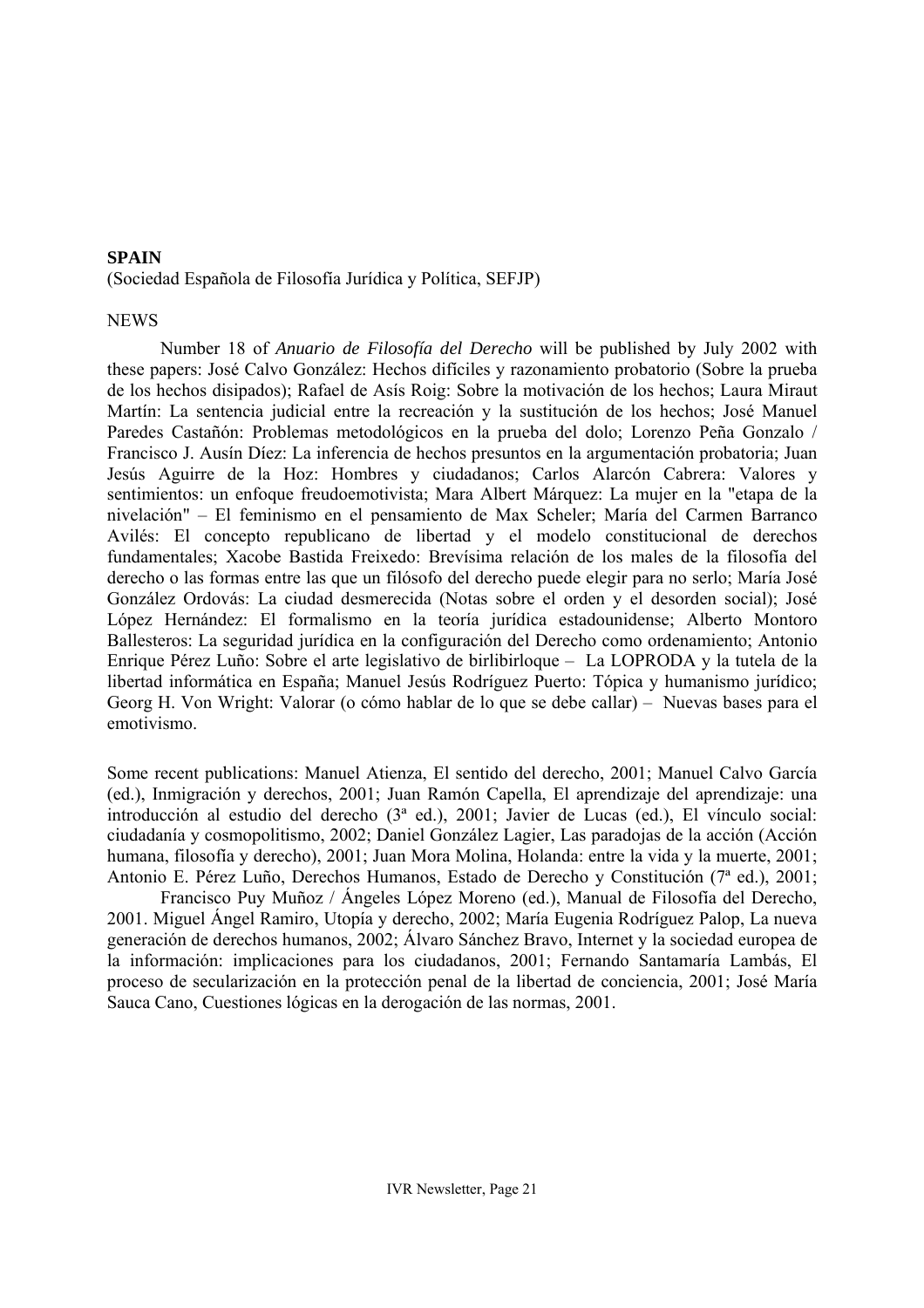#### RECORDS:

 Executives of the Spanish section of the IVR are: B. De Castro (President), E. Gayo (Treasurer), J. Ansuátegui (Secretary), F. Puigpelat, J. García Amado, M. Gascón, M. J. Añón, M. Calvo and C. Alarcón.

## CONTACT:

Prof. Carlos Alarcón Cabrera (carlos@cica.es)

## **SWITZERLAND**

(SVRSP)

#### ANNOUNCEMENTS

 The Swiss Section is organizing a scientific conference to be held near Basel on June 25 to 28, 2003. Its theme will be human dignity as a legal notion (die Menschenwürde als Rechtsbegriff). The conference will take the shape of a colloquium with about 12 speakers and 30 listeners. The speakers will deal with the notion of human dignity historically and systematically as well as in an application-oriented way (questions of Bio ethics, Ethno ethics and international relations). The discussion will mainly refer to philosophical issues and their translations into legal language. For further information, please contact the organizer:

Prof. Dr. K. Seelmann, Ordinariat für Strafrecht und Rechtsphilosophie, Juristische Fakultät, Maiengasse 51, CH-4056 Basel, Tel ++ 41 61 / 267 25 42, Fax ++ 41 81 / 267 25 47, E-mail kurt.seelmann@unibas.ch.

## RECORDS

*Current Officials:*  President: Prof. Dr. iur. Philippe Mastronardi, Universität St. Gallen, Rechtswissenschaftliche Abteilung, Bodanstrasse 3, CH - 9000 St. Gallen. Tel.: +41 / 71 / 224 23 34, Fax: +41 / 71 / 224 23 35. E-mail: philippe.mastronardi@unisg.ch

Quaestor: Prof. Dr. iur. Marcel Senn, Lehrstuhl f=FCr Rechtsgeschichte, Juristische Zeitgeschichte und Rechtsphilosophie, Universität Zürich, Cäcilienstrasse 5, CH - 8032 Zürich Tel.: +41 / 1 / 634 30 05 Fax: +41 / 1 / 634 43 90 E-mail: marcel.senn@rwi.unizh.ch

## CONTACT

Secretary: Lic. iur. Patrik Stadler, Assistant to Prof. Ph. Mastronardi, Bodanstrasse 3, CH - 9000 St. Gallen, tel.: +41 / 71 / 224 23 33, fax +41 / 71 / 224 23 35. E-mail: patrik.stadler@unisg.ch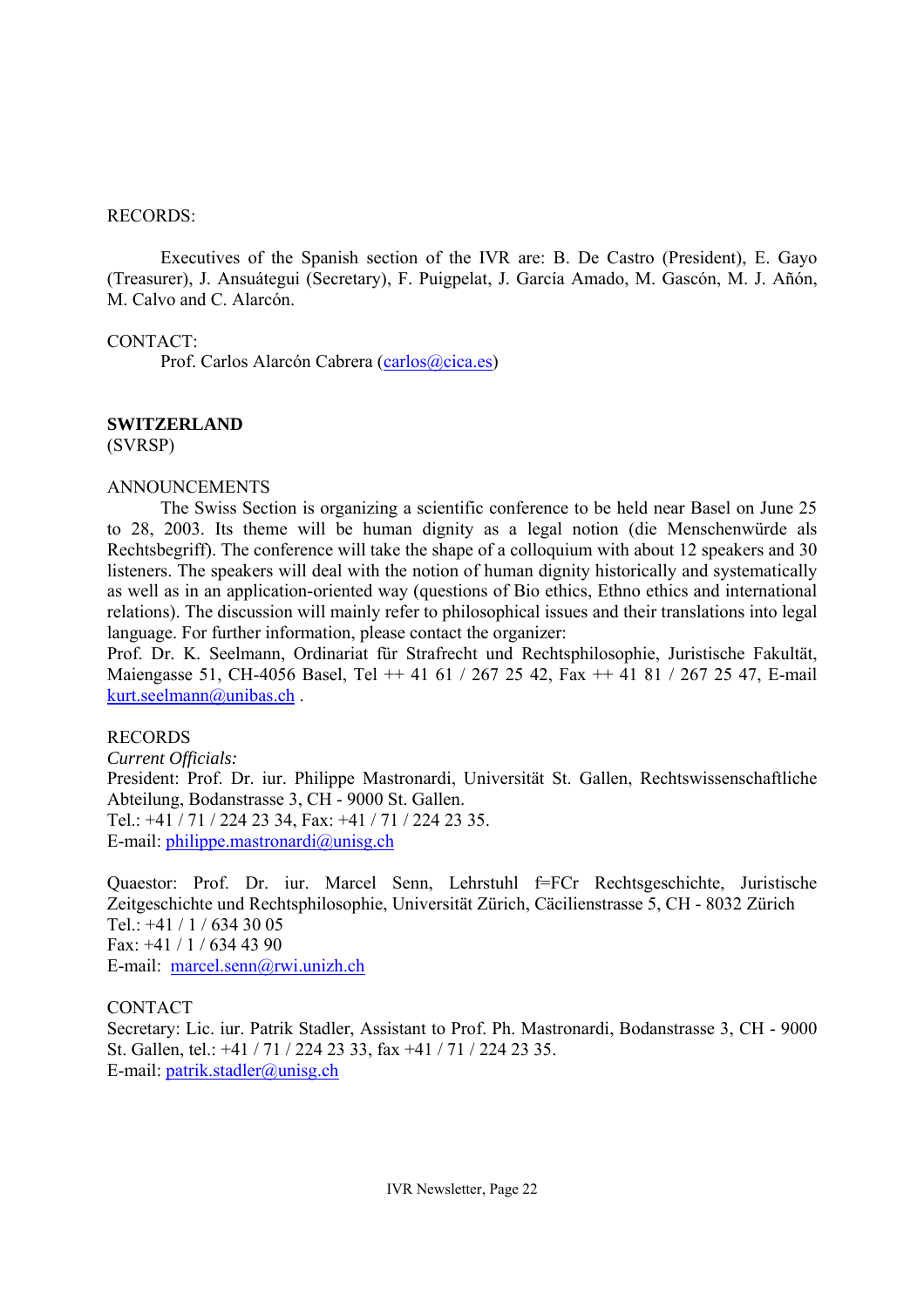#### **UNITED STATES OF AMERICA**  (AMINTAPHIL)

#### ANNOUNCEMENTS

The next meeting of AMINTAPHIL will be held in Washington, D.C. on the topic of "Human Rights." The dates are November 21 to 24, 2002, and the venue is the Governor's House Hotel on Rhode Island Avenue. Email AMINTAPHIL's Executive Director, Ken Kipnis, for conference information: kkipnis@hawaii.edu.

#### RECORDS

The Executive Director of AMINTAPHIL is pleased to report the election of Bob Moffat as Vice President and Richard Nunan and Joan Callahan as members of the Board. Leslie Francis currently serves as President.

# **CONTACT**

Prof. PhD Ken Kipnis Executive Director, AMINTAPHIL, Dpt. of Philosophy, 2530 Dole Street, University of Hawaii at Manoa, Honolulu, HI 96822, USA Dpt. Fax 808 956-9228 Home/ans. Machine 808 732-0072 Ofc/voicemail 808 956-8954 kkipnis@hawaii.edu